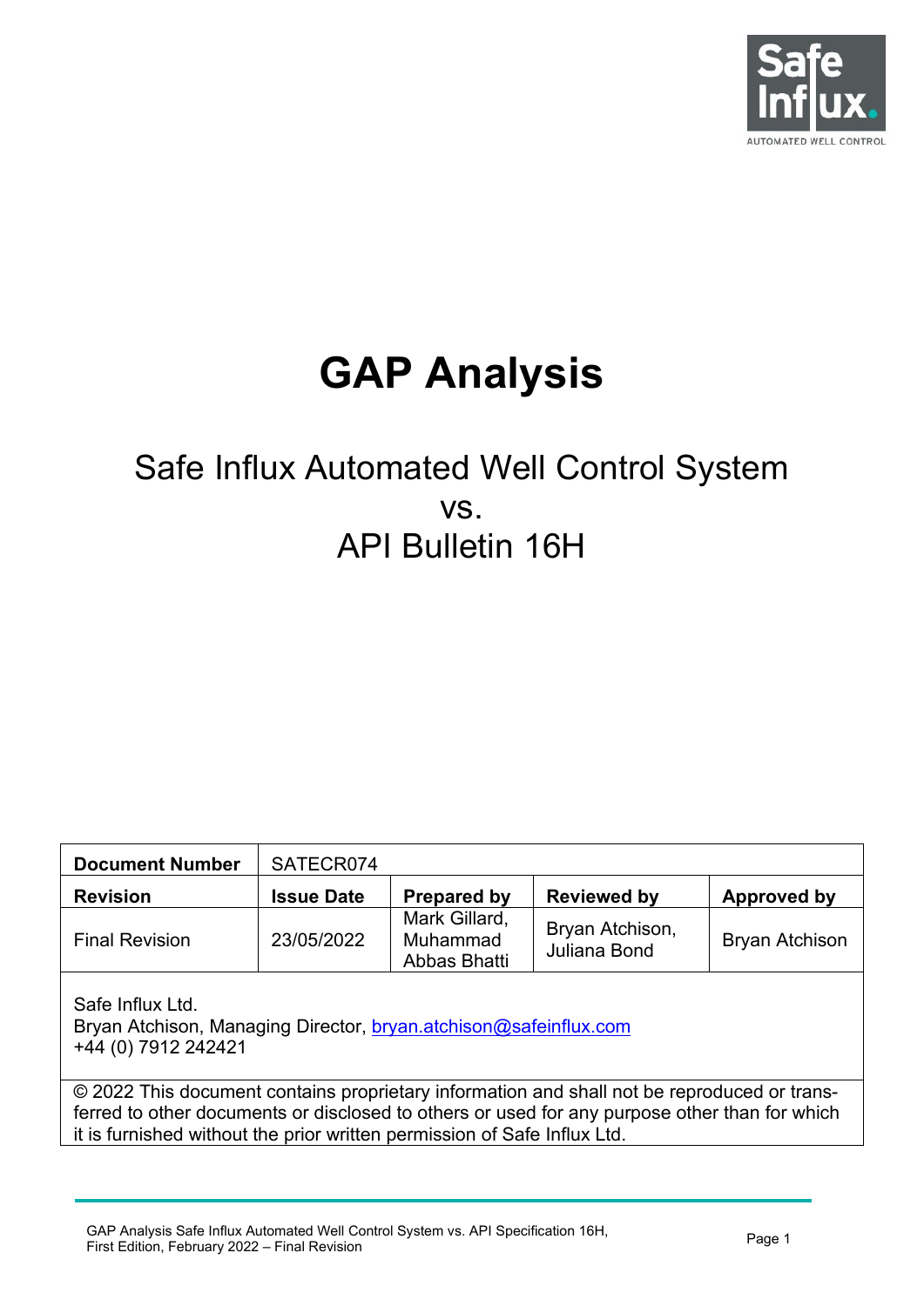

#### **Table of Contents**

| 1.  |  |
|-----|--|
| 2.  |  |
| 3.  |  |
| 4.  |  |
| 5.  |  |
| 5.1 |  |
| 5.2 |  |
| 5.3 |  |
| 5.4 |  |
| 5.5 |  |
| 5.6 |  |
| 5.7 |  |
| 5.8 |  |
| 6.  |  |
|     |  |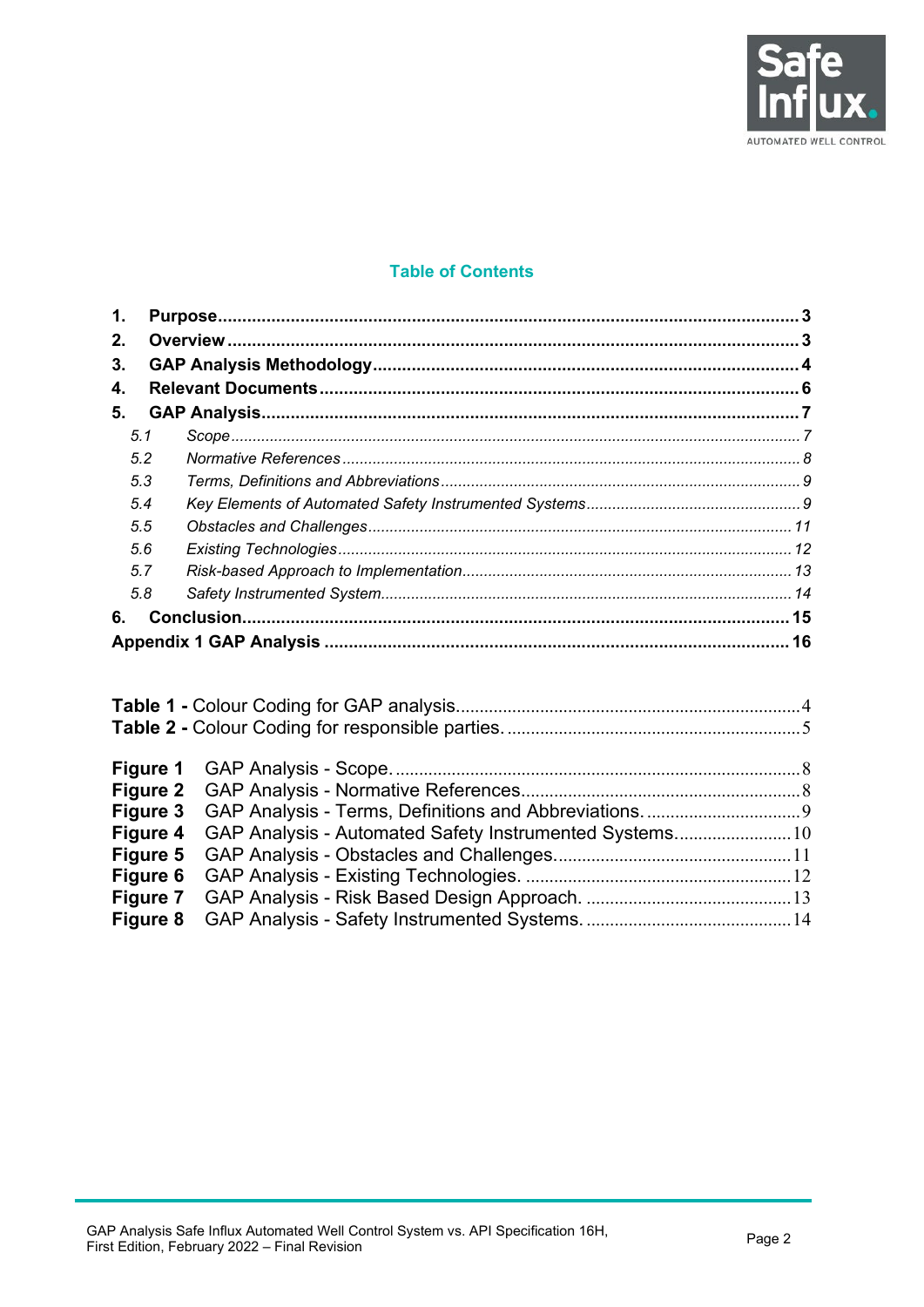

#### <span id="page-2-0"></span>**1. Purpose**

The purpose of this report is to present the findings of a formal GAP analysis of the Safe Influx Automated Well Control system and API Specification 16H – Automated Safety Instrumented Systems for Onshore Blowout Preventer Actuation (First Edition, February 2022).

The API 16H bulletin provides information on existing and emerging technologies that could be integrated to bring a well to a safe state in the event other operational barriers fail. The bulletin discusses strategies to create an automated blowout preventer actuation system, the challenges and obstacles associated with these types of system, current existing technology, and the methods of achieving widespread implementation of such a system.

An automated safety instrumented system is intended to bring the well to a safe state if the site personnel do not recognize a well influx or are unable to respond to one. The implementation of an automated safety instrumented system should consist of input from the lease operator, drilling contractor, and original equipment manufacturer.

Because the Safe Influx Automated Well Control system is the current technology and forms a part of the well control logic, a review of this specification was considered necessary to ensure that no specific conflicts with API 16H Bulletin are noted and that a claim of largely compliant could be supported.

| <b>Compliance</b> | manufactured or produced in accordance with a specified body of |
|-------------------|-----------------------------------------------------------------|
|                   | rules (usually used in combination).                            |

**According to this definition, it is concluded that the Safe Influx Automated Well Control system is fully compliant with the API 16H guidance and information (as detailed in Section [6\)](#page-14-0)** 

#### <span id="page-2-1"></span>**2. Overview**

The Automated Well Control system has been developed by Safe Influx enabling safe closure of a well whilst drilling.

Pre-determined influx rates, agreed by the operator and drilling contractor, and input by the driller are established. Once the automated system detects the influx, it performs a series of operations by taking control of the drilling rig equipment and closing the BOP without human intervention.

Safe Influx system is currently designed to work in the drilling phase of a well. Several additional modules have been conceptualised to enhance safety performance as the industry increasingly embraces the use of automation.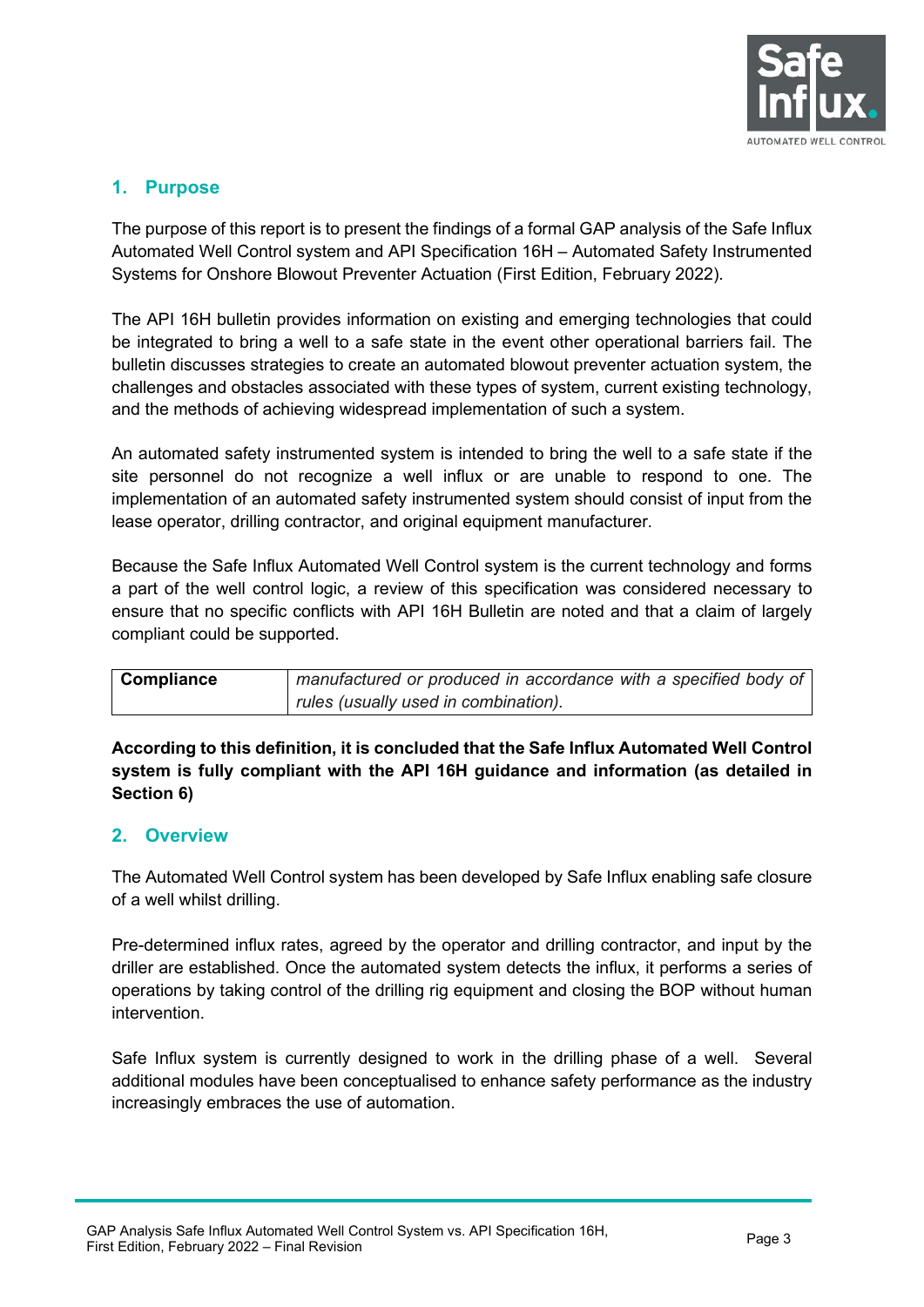

#### <span id="page-3-0"></span>**3. GAP Analysis Methodology**

The GAP analysis is focussed on documentation, processes, and procedures to ensure the Automated Well Control system has been built and deployed in accordance with API 16H Bulletin.

The governing criterion of this exercise is to ensure that the Safe Influx Automated Well Control system has been designed, built, deployed, and operated within the criteria established by industry.

The colour code detailed in [Table 1](#page-3-1) is employed for easy identification of the status of each of the line items in API 16H and details the general criteria for assessing any gaps between the relevant documents and procedures.

|                | <b>Complies</b>      | Full compliance with the statements in API 16H.                                                                                                                                                  |  |  |  |
|----------------|----------------------|--------------------------------------------------------------------------------------------------------------------------------------------------------------------------------------------------|--|--|--|
|                | Conforms             | This categorisation is applied to items that conform to the spirit of the<br>API 16H statement but are not necessarily compliant with the<br>specification.                                      |  |  |  |
|                | Considered           | Where some relevance to Automated Well Control systems is<br>perceived, consideration will be given to the relevant section of API<br>16H.                                                       |  |  |  |
| Acceptable     | Consulted            | Several additional documents will be consulted during the GAP<br>analysis. Where documents are explicitly cited in API 16H but are not<br>considered directly relevant, this category will apply |  |  |  |
|                | <b>Future Module</b> | This categorization is applied when the subject matter is considered<br>and future modules have already been conceptualized.                                                                     |  |  |  |
|                | Not Applicable       | Items categorized as Not Applicable are API16H statements that refer<br>to elements that are not relevant to Automated Well Control Systems                                                      |  |  |  |
| Not Acceptable | Action               | An action that needs to be executed to ensure<br>compliance/conformance with API 16H or to apply a Not Applicable<br>category.                                                                   |  |  |  |
|                | <b>Issue</b>         | Non-compliance with API 16H.                                                                                                                                                                     |  |  |  |

<span id="page-3-1"></span>*Table 1 - Colour Coding for GAP analysis.*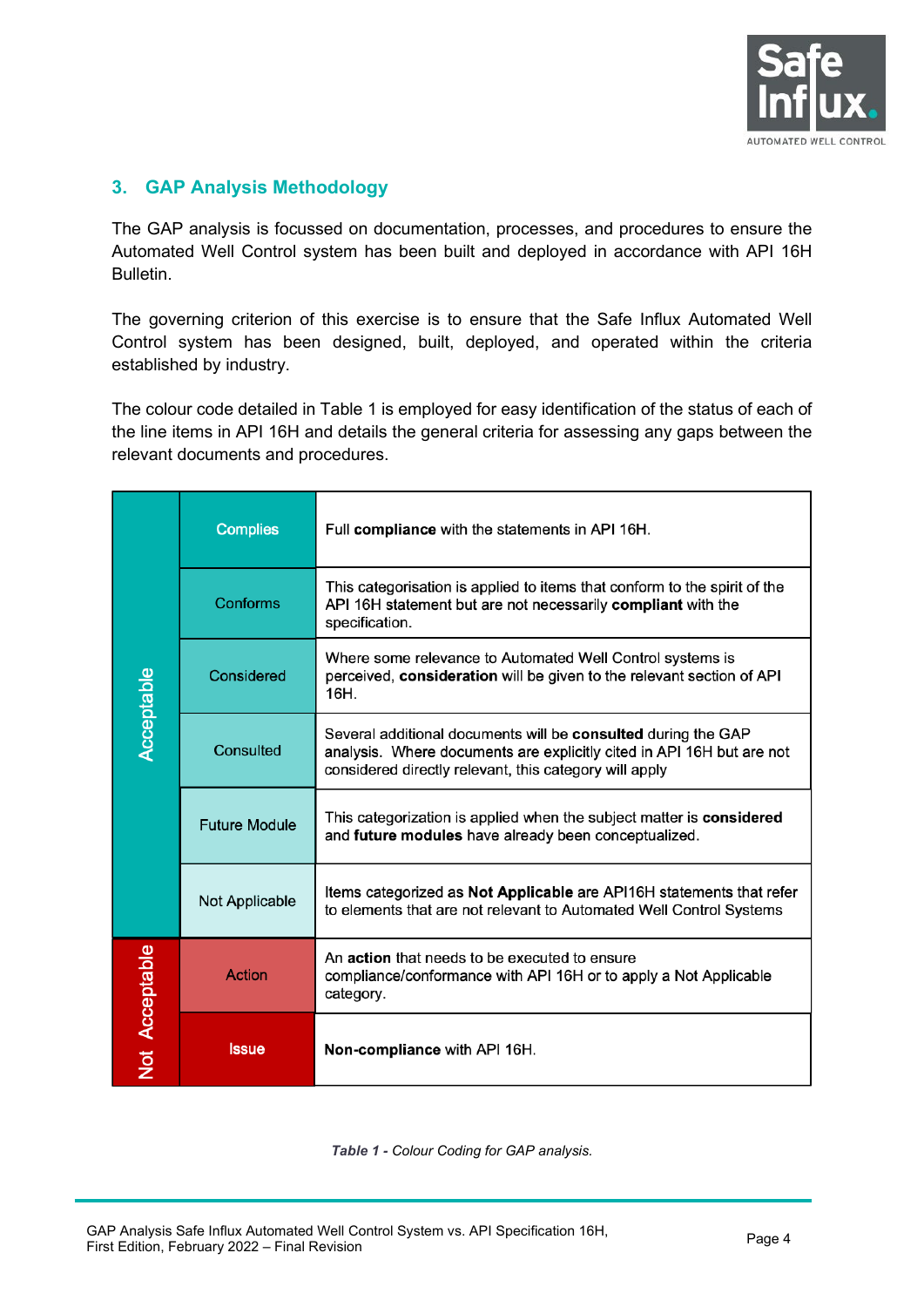

Where there is doubt about compliance or conformance to statements in API 16H, the gap is highlighted as a presumption of non-compliance, until proven otherwise and where there is an issue or action associated with a statement in API16H, a corresponding action is generated for completion.

The colour code detailed in [Table 2](#page-4-0) is employed for easy identification of the responsible parties.

| <b>Responsible Parties</b> |  |  |  |  |  |
|----------------------------|--|--|--|--|--|
| Safe Influx                |  |  |  |  |  |
| System Manufacturer        |  |  |  |  |  |
| <b>OEM</b>                 |  |  |  |  |  |
| <b>Customer</b>            |  |  |  |  |  |
| <b>Drilling Contractor</b> |  |  |  |  |  |
| <b>Not Applicable</b>      |  |  |  |  |  |

<span id="page-4-0"></span>*Table 2 - Colour Coding for responsible parties.*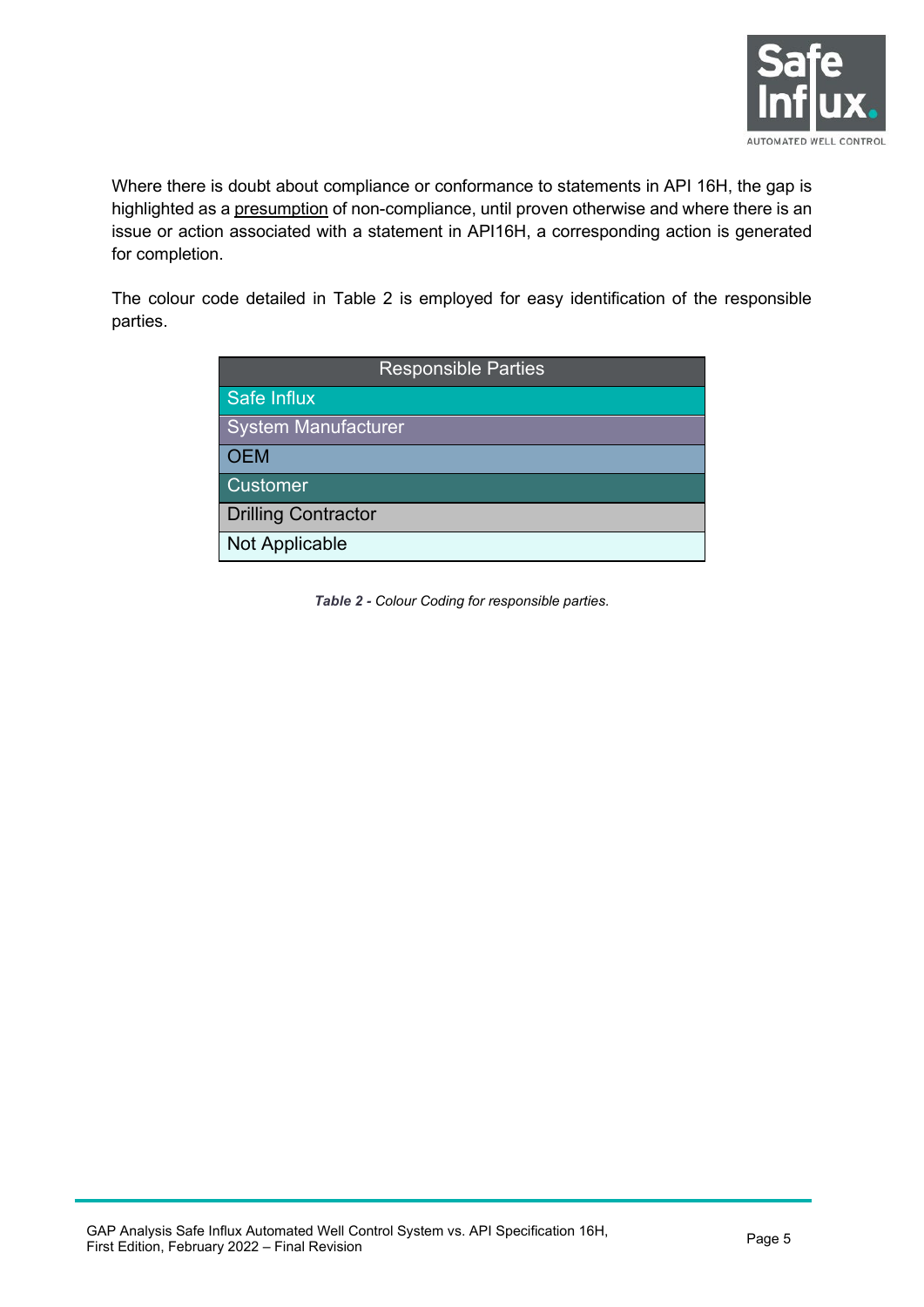

#### <span id="page-5-0"></span>**4. Relevant Documents**

Reference should be made to Appendix 1, which has been prepared to facilitate the GAP analysis.

The following Safe Influx and Finesse documentation is referenced during the GAP analysis.

| <b>Document Number</b> | <b>Contents</b>                                                                |
|------------------------|--------------------------------------------------------------------------------|
|                        | API Bulletin 16H - Automated Safety Instrumented Systems for                   |
|                        | Onshore Blowout Preventer Actuation (First Edition, February                   |
|                        | 2022)                                                                          |
| SATEC060               | <b>Product Assurance Statement</b>                                             |
| SATEC065               | False Positive Indicators - Management Strategy                                |
| FATECD003              | Functional Design Specification MVP; P7048 Doc 001 revA2-<br>MVP-FDS 29-1-2019 |
|                        | Functional Failure Modes and Effects and Analysis (MPD) 02-Sep-                |
|                        | 20                                                                             |
|                        | Lloyds Register Technical Qualification Certificate(s) 16-Apr-2019             |
| FATECP001              | Software Configuration Management Procedure (FCS QP11-R5)                      |
| FATEDS004              | Component Description (7048- Doc- 008)                                         |
| FATECD007              | Electrical Schematics MVP (7048-DWG-001)                                       |
| FATECP009              | Mean Time Between Failure (MTBF) (X7048-DOC-9-R0)                              |
| SATECP005              | Factory Acceptance Test Procedure 2019                                         |
| SATECP006              | Site Acceptance Test Procedure                                                 |
| SATECM021              | Operator Manual Conventional Rig System - Surface BOP                          |
|                        | (Conventional)                                                                 |
| SATECM021              | Operator Manual Conventional Rig System - Surface BOP                          |
|                        | (Cyber)                                                                        |
| SATECM021              | Operator Manual Conventional Rig System - Surface BOP (MPD)                    |
| SXFCSF039              | Software Change Request Form                                                   |

Links to these documents can be shared with stakeholders on request.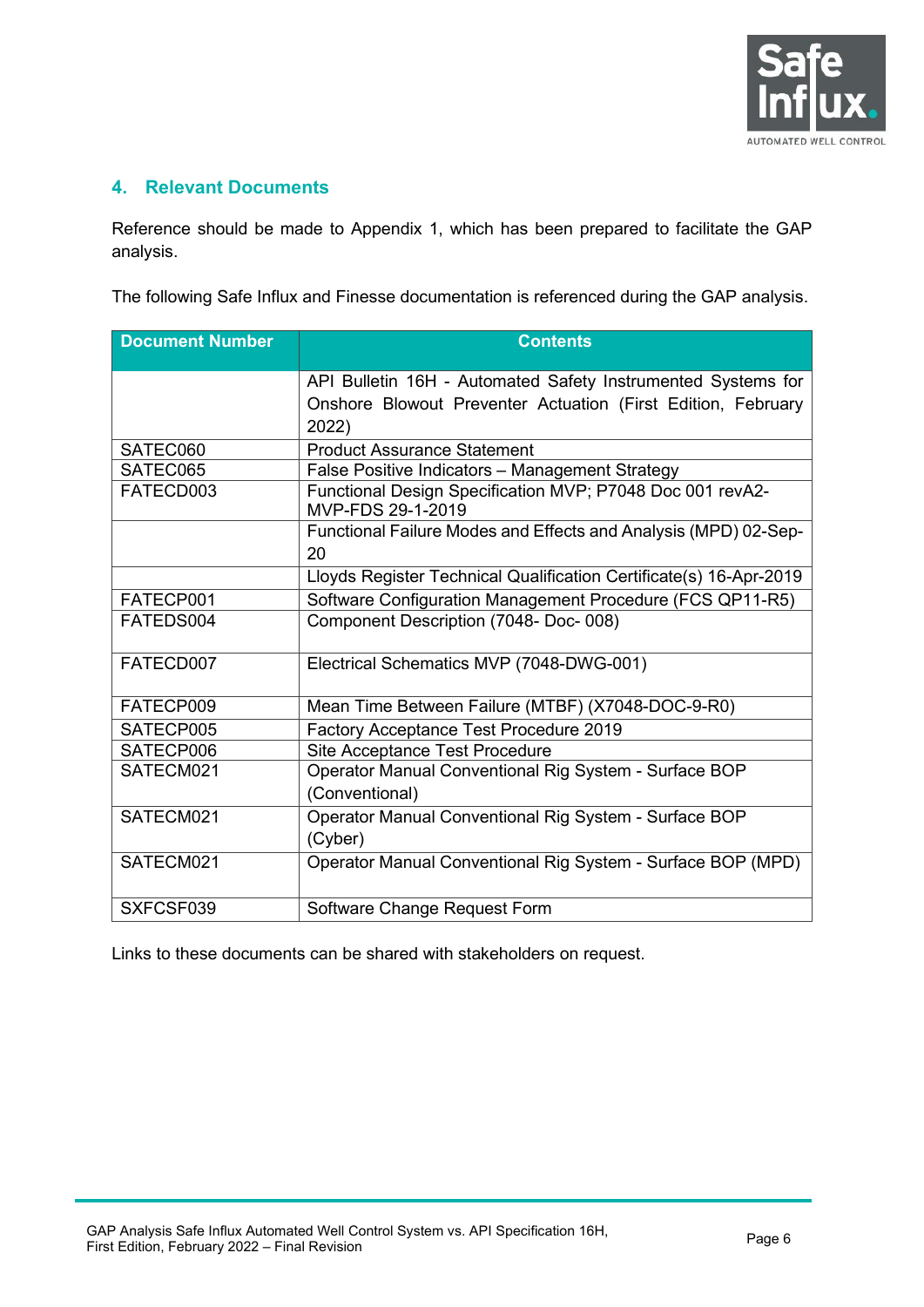

#### <span id="page-6-0"></span>**5. GAP Analysis**

The API 16H is composed of eight sections and the analysis was done for each of these sections in the order below:

#### <span id="page-6-1"></span>5.1 Scope

This section presents the Scope of API 16H Bulletin that provides a list of the equipment and interfaces to be considered for the automation of blowout preventer closure to place the well in a safe state in an **onshore** environment.

This section also provides an overview of components that can be considered for future research into developing an automated well control actuation system such as:

- a) top drive;
- b) hook load weight indicators;
- c) drawworks;
- d) mud pumps;
- e) blowout preventers (BOPs);
- f) BOP control system (closing unit);
- g) Internal BOP and/or full-opening safety valve;
- h) choke manifold;
- i) Logic solvers;
- i) pressure control valve (pilot valve);
- k) surface and downhole blowout preventer;
- l) pipe tallies;
- m) managed pressure drilling equipment;
- n) open and closed channel flow meters;
- o) Pit level sensors

Automated Well Control sequence for the current Minimum Viable Product:

- 1. The system receives **a kick indicator signal** from the **flowmeter** (drilling ahead) or **MPD controller** (MPD Module)
- 2. The system initiates an audible alarm signal
- 3. The system sends a warning message to the driller "Auto Well Control Initiated".
- 4. The system takes control of the assigned rig equipment and performs the following automated sequence:
	- a. Continues pumping and rotating whilst picking up the drill string using the **draw works** to the first available safe space out location.
	- b. Stop **mud pumps** and **top drive** rotary motion.
	- c. Monitor flow from well. If flow continues, shut in the well.
	- d. Activate **BOP** to shut in the well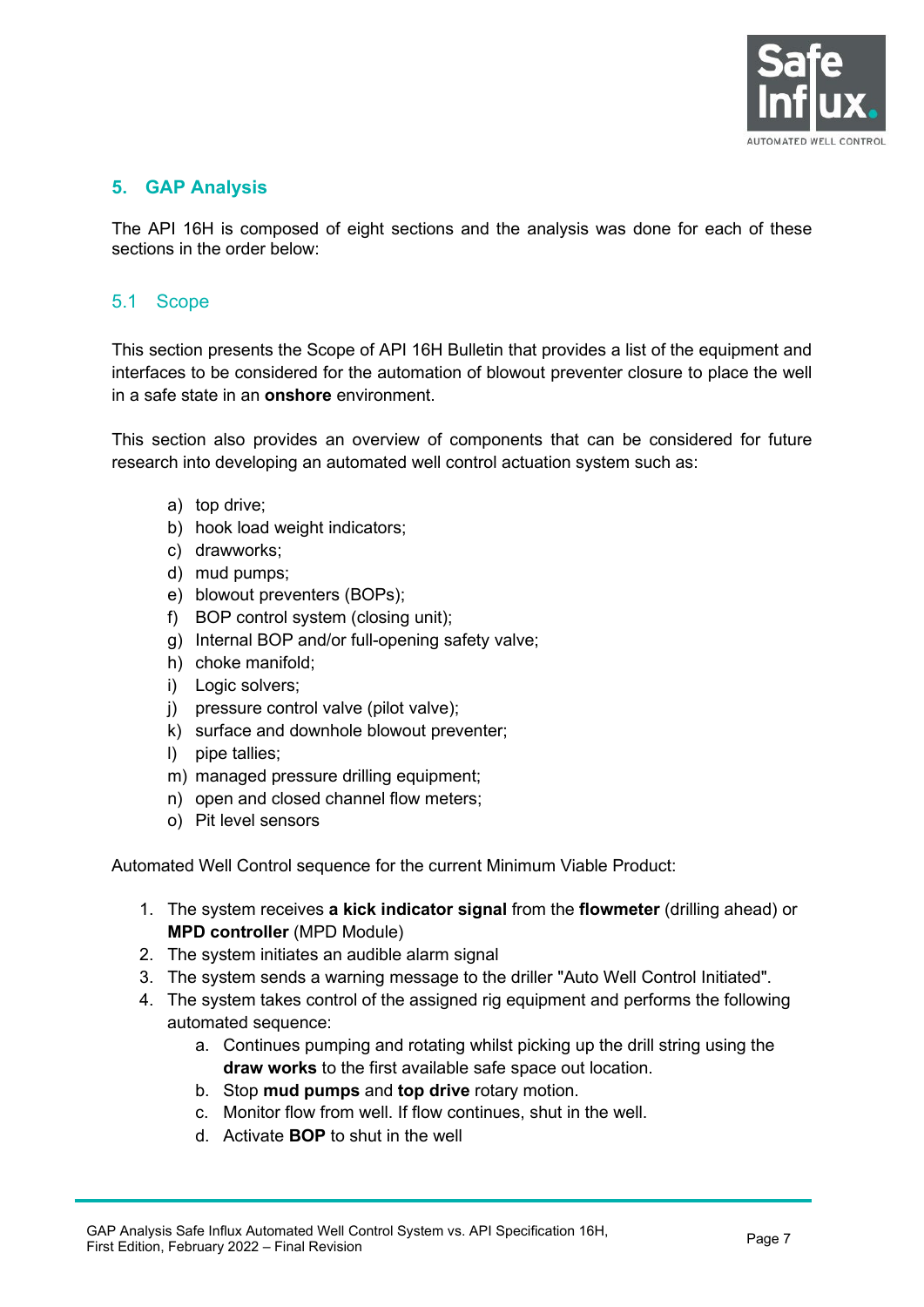

| Section 1 | Considered                                                                               |  |  |  |  |  |  |  |  |
|-----------|------------------------------------------------------------------------------------------|--|--|--|--|--|--|--|--|
|           | ■Complies ■Conforms ■Considered ■Consulted ■Future Module ■Not Applicable ■Action ■Issue |  |  |  |  |  |  |  |  |
|           | The Safe Influx Automated Well Control system has been designed and built to Industry    |  |  |  |  |  |  |  |  |

The Safe Influx Automated Well Control system has been designed and built to Industry Relevant Specifications and has therefore completely **considered** the Scope mentioned in the API 16H bulletin.

**ACCEPTABLE**

*Figure 1 GAP Analysis - Scope.* 

# <span id="page-7-1"></span><span id="page-7-0"></span>5.2 Normative References

There are no normative references in the document



<span id="page-7-2"></span>*Figure 2 GAP Analysis - Normative References.*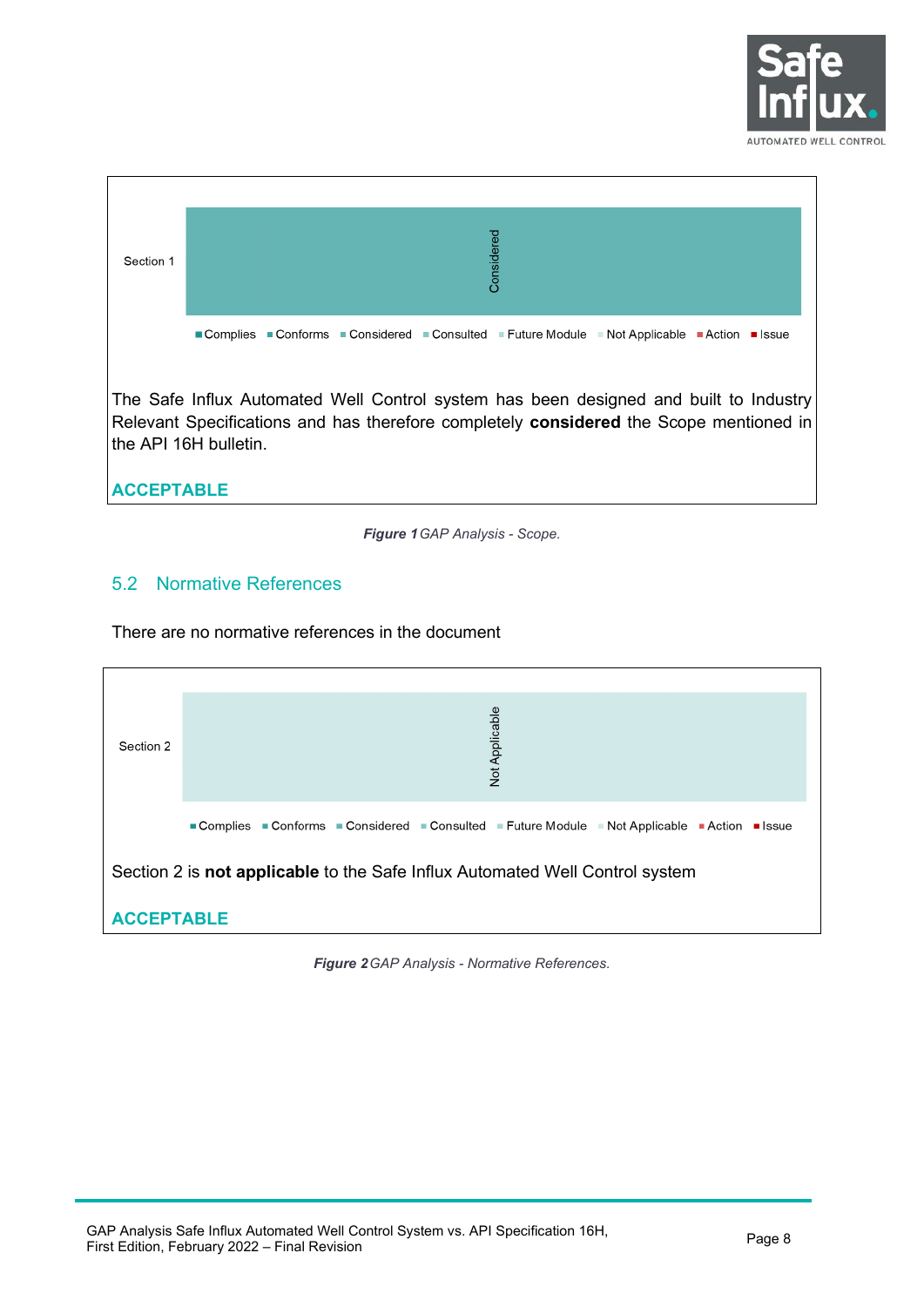

#### <span id="page-8-0"></span>5.3 Terms, Definitions and Abbreviations

This section presents the terms, definitions and abbreviations applied for the purpose of the API 16H.



*Figure 3 GAP Analysis - Terms, Definitions and Abbreviations.* 

#### <span id="page-8-2"></span><span id="page-8-1"></span>5.4 Key Elements of Automated Safety Instrumented Systems

This section discusses key elements of Safety Instrumented System that need to be considered when designing, testing, and implementing a system that can automate the process of bringing a well to a safe state by shutting in the blowout preventer (BOP).

This section is further broken down into to 4 different sections with further sub-sections:

- 1) Monitoring Equipment.
- 2) Logic Solver Types
- 3) Equipment Under Control
- 4) Operational Controls.

These categories were individually assessed to determine the applicability into a Safety Instrumented System (SIS). Original Equipment Manufacturers (OEM), lease operators, and drilling contractors to evaluate the individual and combined components of an SIS.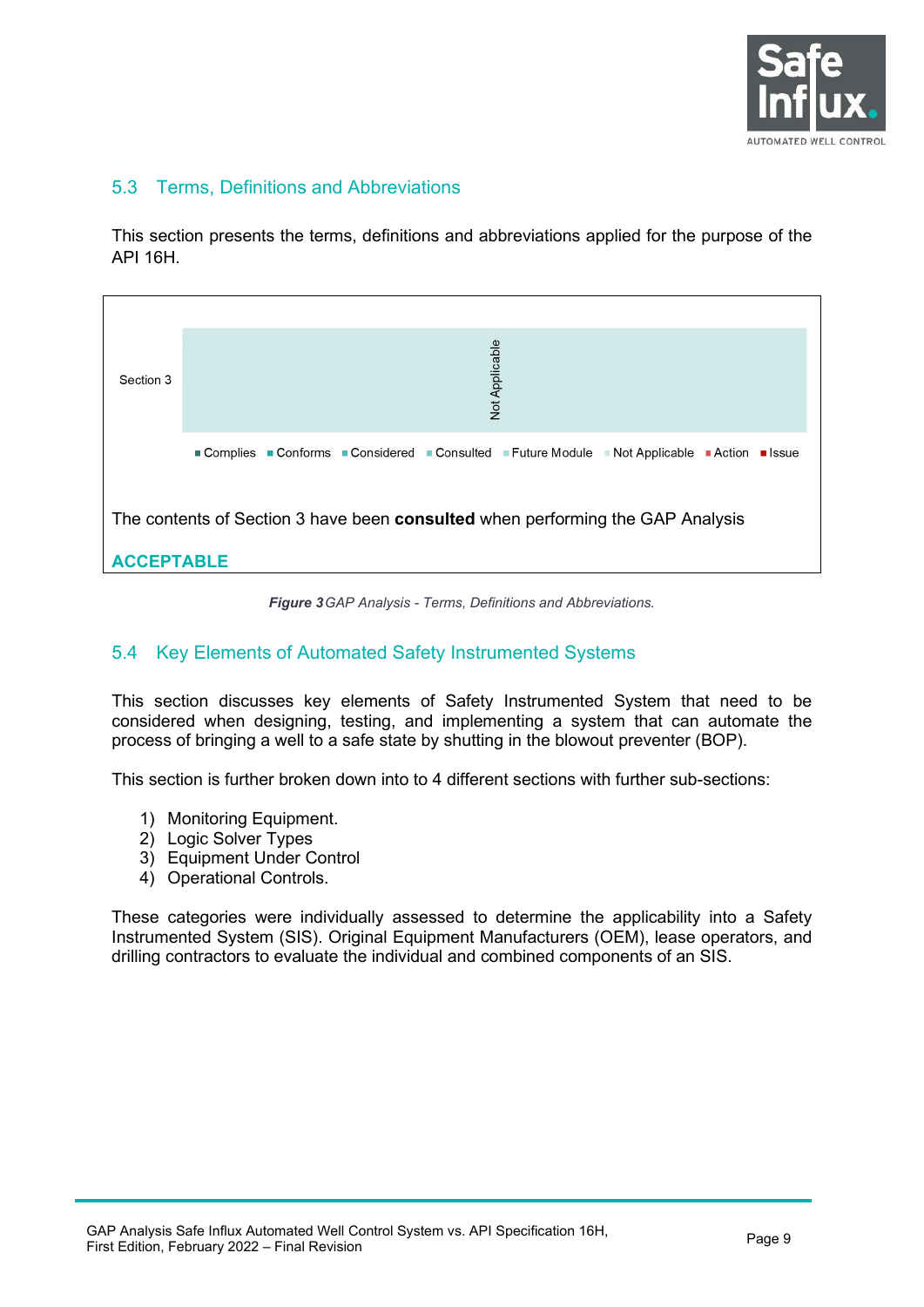



### **Analysis:**

The design and manufacture of the Automated Well Control system **complies** with 18% of the elements in API 16H. This includes flowmeters, PLCs, Human detection and actions during influx detection, the process to close the BOP, and well control procedures. **Conformance** is applied to 6% of the elements

44% of the elements in API 16H have been **considered** during the development phase which includes the equipment under control (Top drive, drawworks, mud pumps and BOP). 2 **Future Modules** have been conceptualised because of this consideration

32% of the elements were **not applicable** to the Automated Well Control system and were directed towards different logic solvers, different indicators, and irrelevant well control systems which are not directly applicable to the current Safe Influx Automated Well Control system and will be considered in future modules.

# <span id="page-9-0"></span>**ACCEPTABLE**

*Figure 4GAP Analysis - Automated Safety Instrumented Systems.*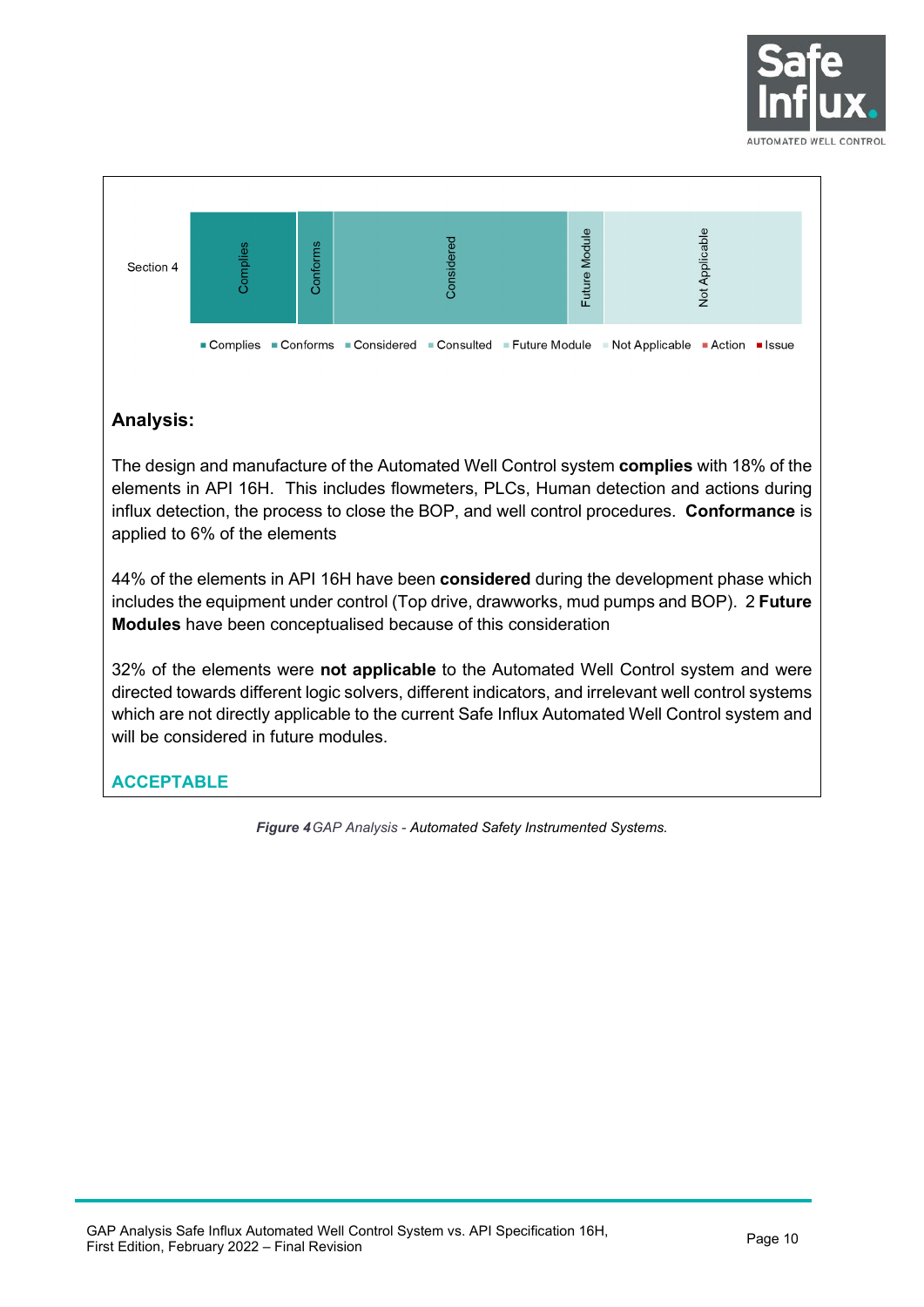

#### <span id="page-10-0"></span>5.5 Obstacles and Challenges

This section discusses the obstacles and challenges in the introduction of emerging technologies such as those utilized to develop automated safety instrumented systems.



<span id="page-10-1"></span>*Figure 5 GAP Analysis - Obstacles and Challenges.*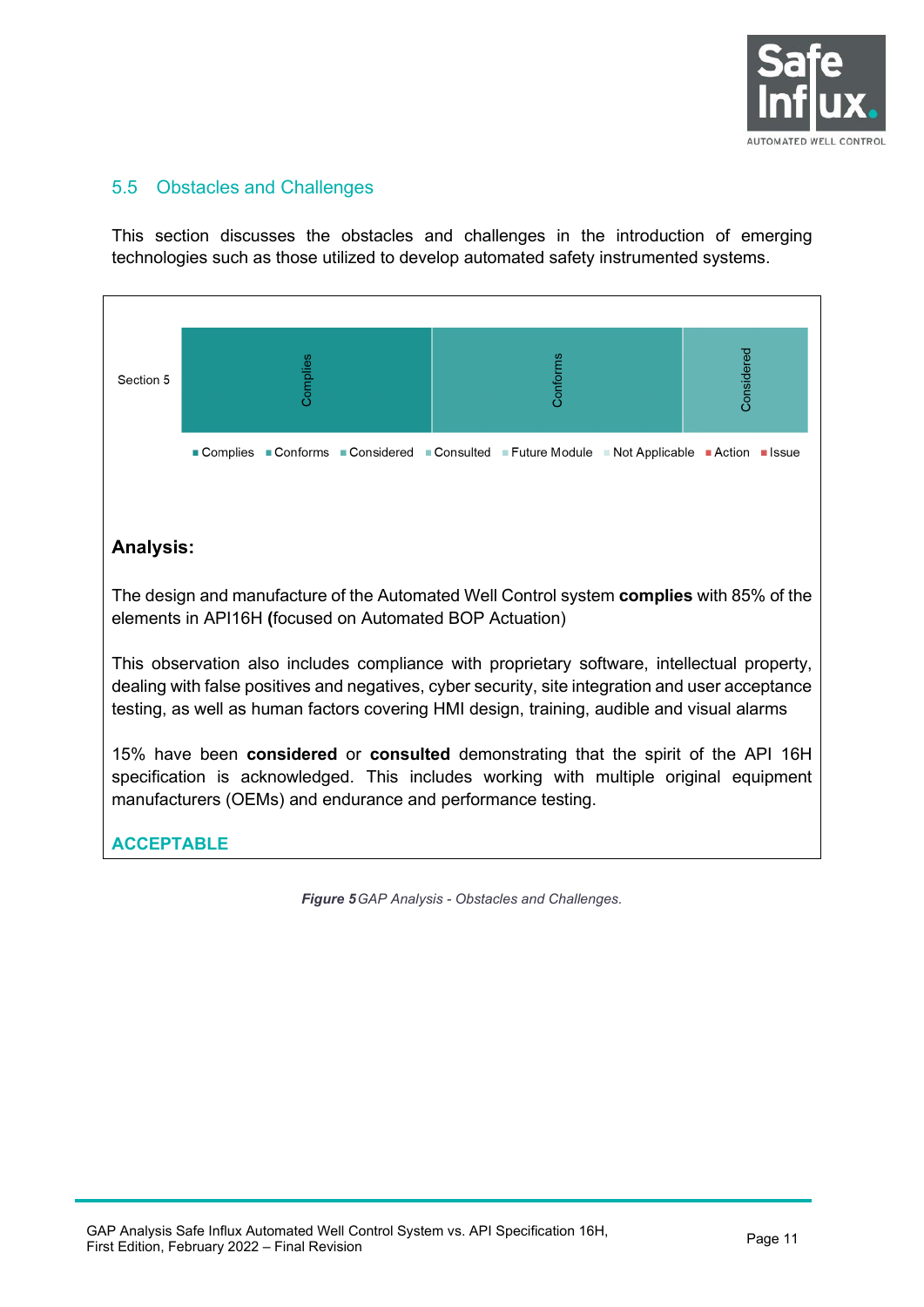

#### <span id="page-11-0"></span>5.6 Existing Technologies

This section discusses a multitude of technologies that exist for controlling the unexpected release of wellbore fluids. It is noted that technological advancements within the industry are in various stages of development and reliability.

This section is further broken down to 3 different categories with further sections, sub-sections, and index:

- 1. Electronic Drilling Recorders and Pit Volume Totalizers.
- 2. Managed Pressure Drilling.
- 3. Automated BOP Closure Systems.



#### **Analysis:**

The design and manufacture of the Automated Well Control system **complies** with 52% of the elements

Additionally, 26% (7) of the API 16H elements are covered under the Safe Influx module development process and are therefore classified as **future modules** which have been already conceptualized.

19% of the elements can be classified as **conforms** which includes the statements mentioned under the Managed Pressure Drilling heading in section 6.1.3

4% of the elements were **not applicable** to the Automated Well Control system.

# <span id="page-11-1"></span>**ACCEPTABLE**

*Figure 6 GAP Analysis - Existing Technologies.*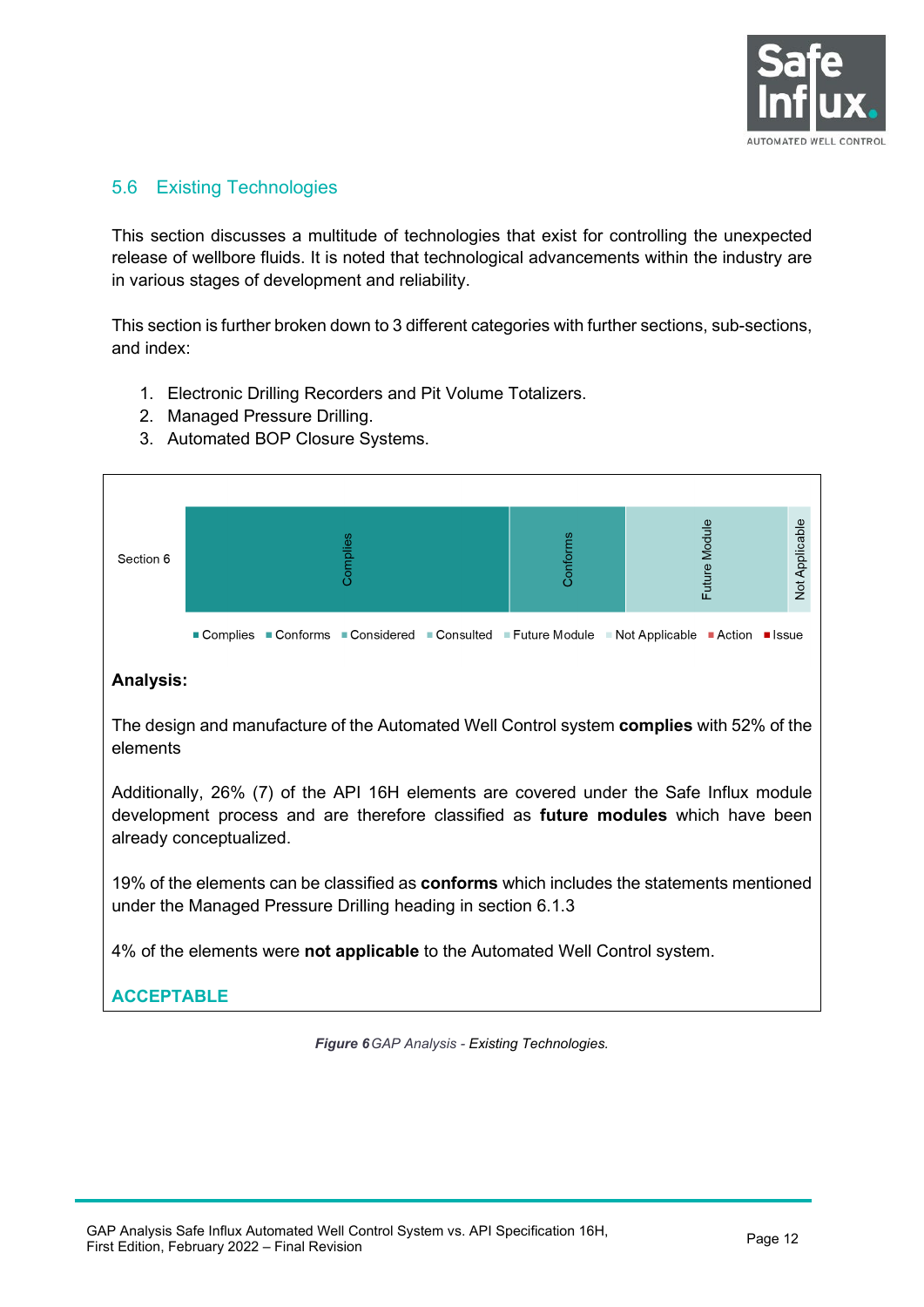

#### <span id="page-12-0"></span>5.7 Risk-based Approach to Implementation

A risk-based engineering and operation approach is highly recommended for the implementation of an automated safety instrumented system. The risks associated with the changes imposed by adding an automated Safety Instrumented System and the reliability of the system to sense, decide, and act to bring a well to safe state from an unplanned influx should be evaluated.

The risk-based implementation strategy should include the following:

- a) auxiliary equipment and interfaces.
- b) risks with aging infrastructure.
- c) human factors including HMI.
- d) personnel qualification and competency.
- e) hazard and operability study including failure mode and effect analysis.
- f) recovery and emergency response planning.

The implementation of an automated safety instrumented system should consider input from the lease operator, drilling contractor, original equipment manufacturer, and service providers interacting or interfacing with these systems as part of their technology and service delivery.



<span id="page-12-1"></span>*Figure 7 GAP Analysis - Risk Based Design Approach.*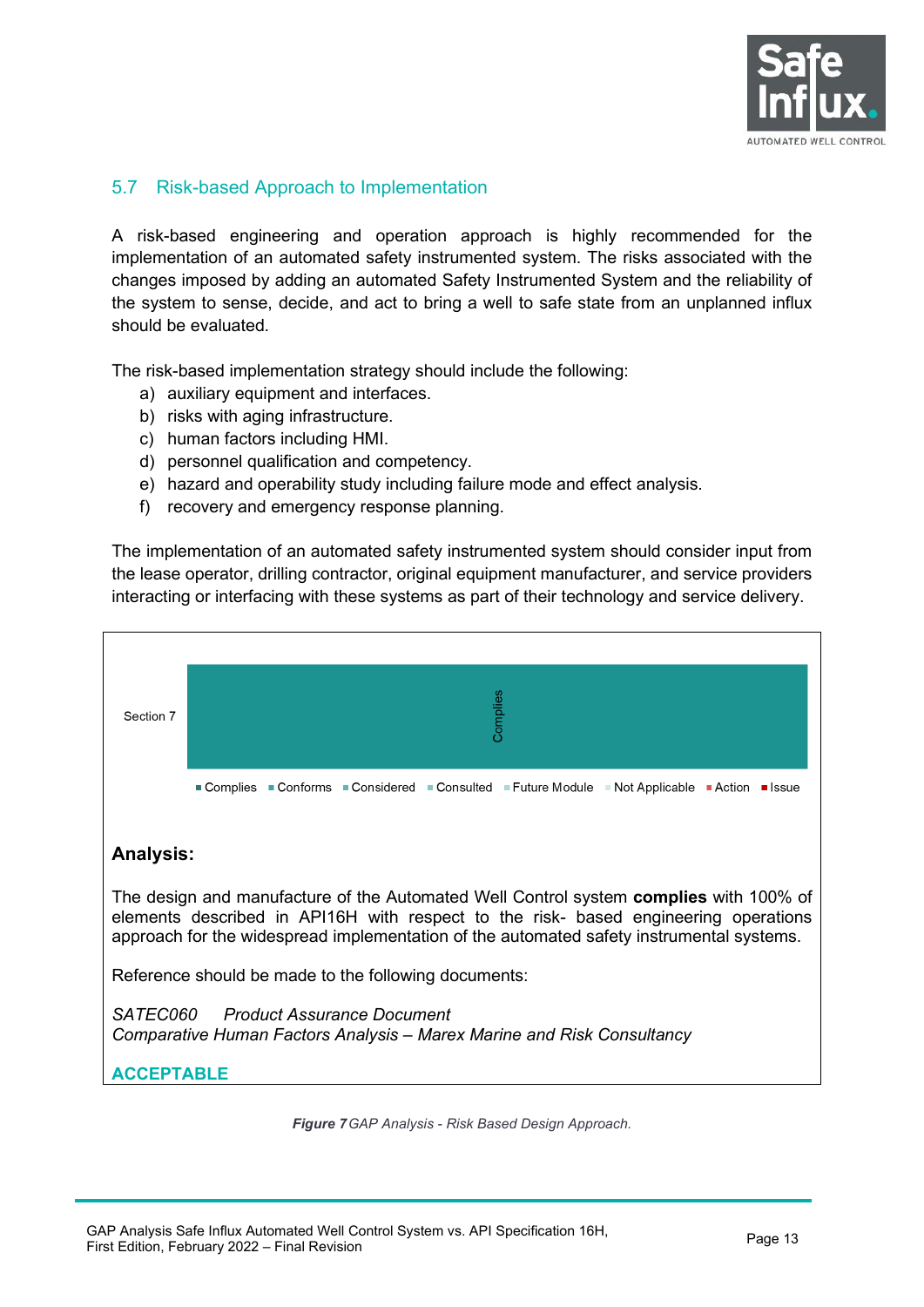

#### <span id="page-13-0"></span>5.8 Safety Instrumented System

This section details the Safety Integrity Level (SIL) of Safety Instrumented Systems (SIS). A SIL rating defines the probability of failure on demand that is required to achieve a specific safety objective.

Key to any SIL calculation is the Probability of Failure on Demand (PFD) – a quantitative probability number that identifies the dangerous failure of a safety function at the moment the function is required to perform. PFD calculations include variables such as,

- a) Failure rates of each of the components that make up a SIS including failure modes.
- b) Device redundancy including common cause failures.
- c) Mean Time to Repair (MTTR).
- d) Proof testing frequency (both online and offline); and
- e) Detectable and undetectable dangerous and undangerous failure



<span id="page-13-1"></span>*Figure 8GAP Analysis - Safety Instrumented Systems.*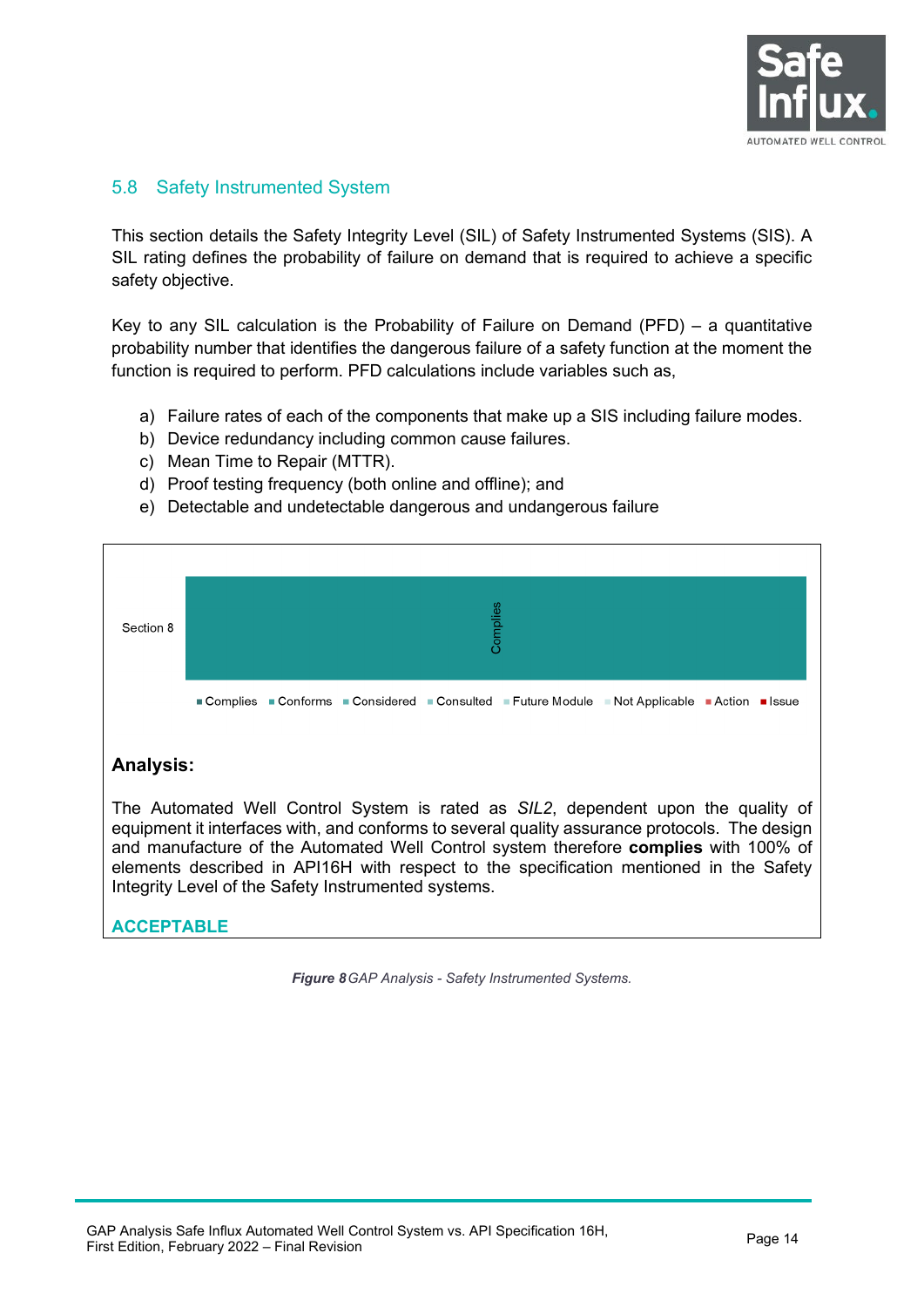

#### <span id="page-14-0"></span>**6. Conclusion**

The object of this GAP analysis was to ascertain whether the Safe Influx Automated Well Control system is compliant with API Bulletin 16H.

Given that compliance can only be applied to a 'specified body of rules', a sliding scale of conformity was used **[\(Table 1](#page-3-1)**) to ensure that the GAP analysis was performed to a pre-agreed criteria set within the outlines of the recently published Bulletin.

API specifications are intended to 'facilitate the broad availability of proven sound engineering and operating practices' a measure of conformance to API16H can be applied.

It is concluded that detailed studies, risk assessments and industry learnings applied to the design and manufacture of the Safe Influx Automated Well Control system shows no significant GAPS to the guidance provided in the Bulletin and that the claim of compliance is justified.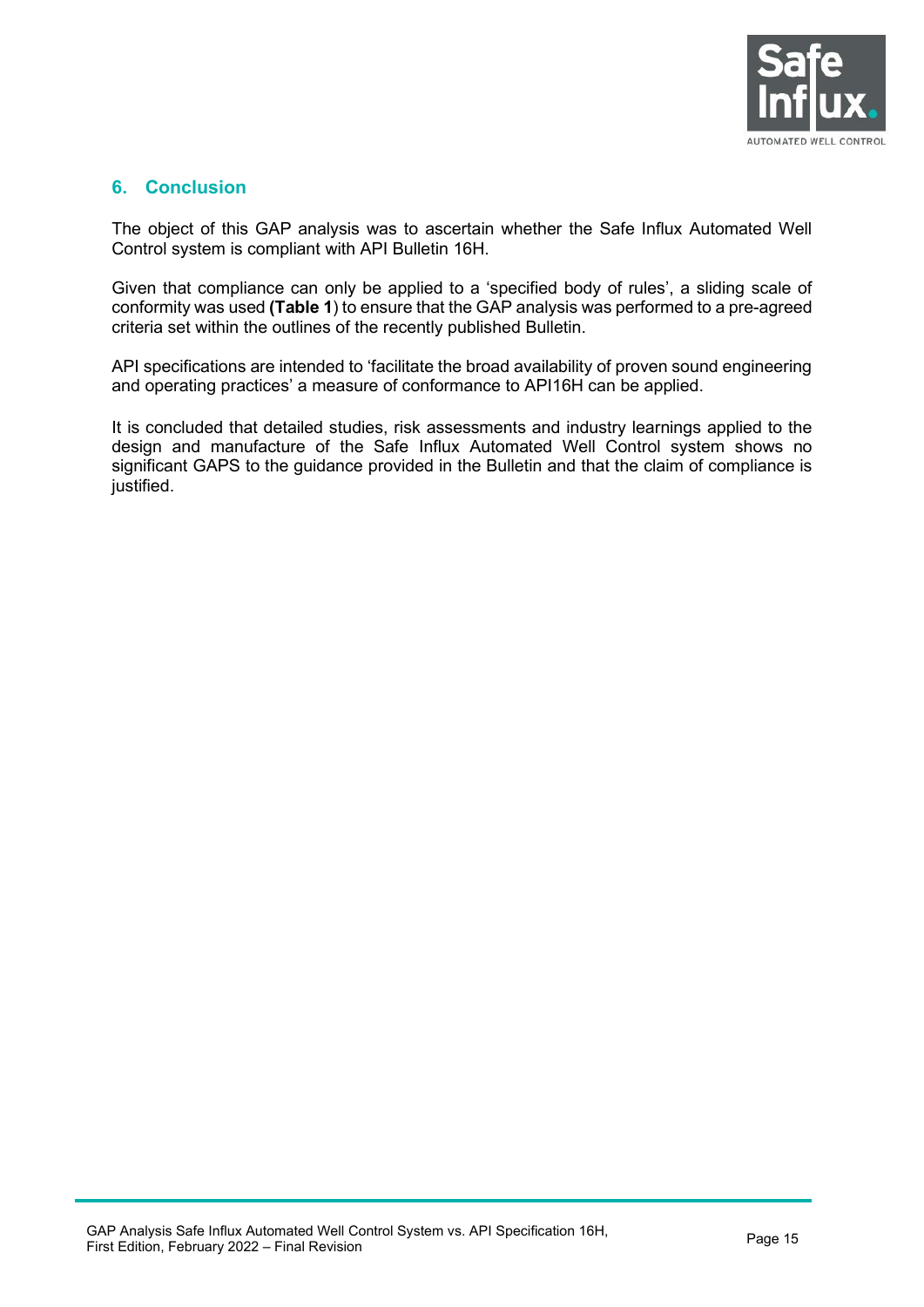

# <span id="page-15-0"></span>**Appendix 1 GAP Analysis**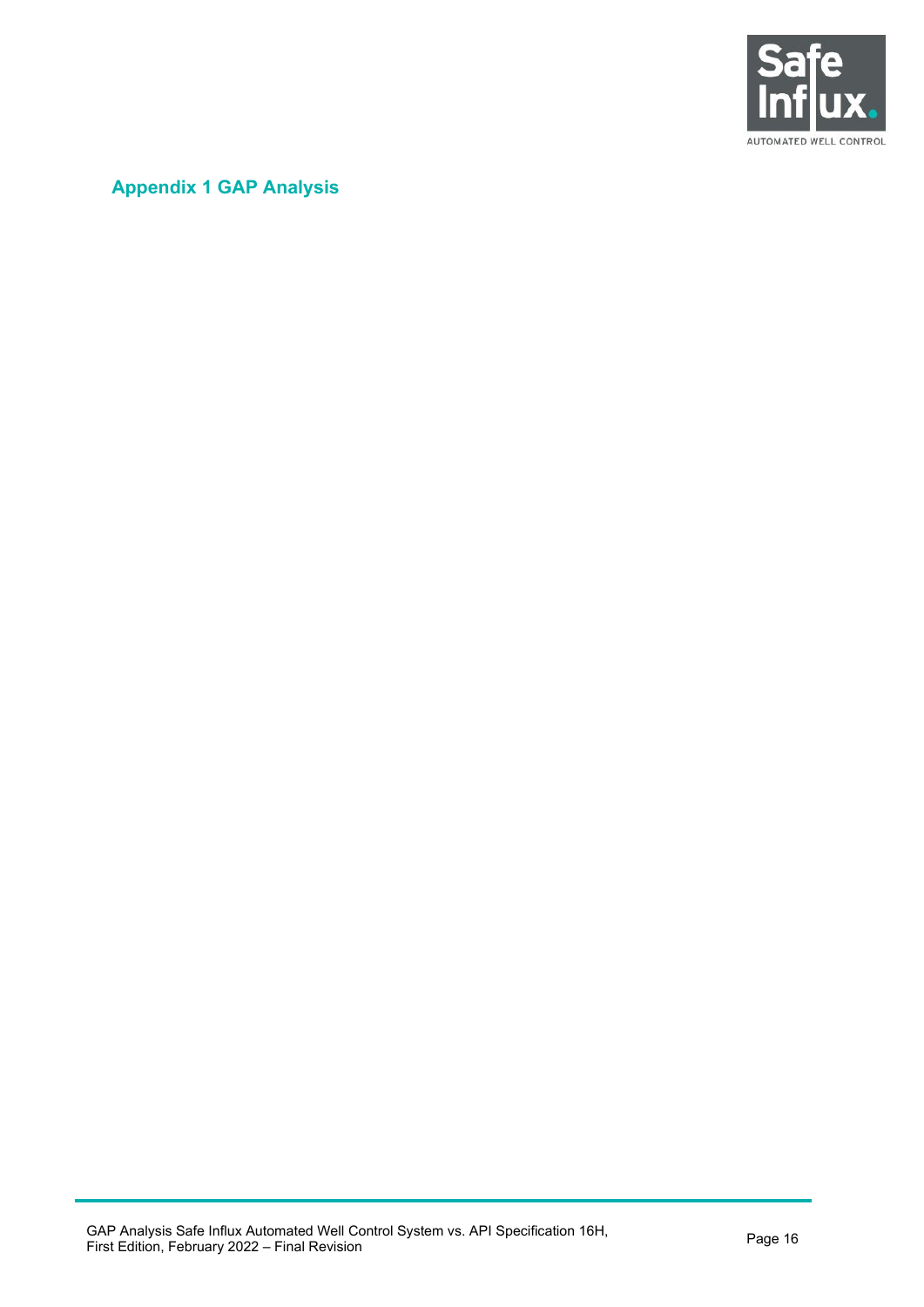| Reference | Chapter | Category | Section | Subsection | Index | API16H                                                                                                                                                                                                                                                                                                                                                                                                                                                                                                                                                                                                                                                     | <b>Status</b>  | Responsible<br>Party | <b>Comments</b>                                                                                                                                                                                                                                     |
|-----------|---------|----------|---------|------------|-------|------------------------------------------------------------------------------------------------------------------------------------------------------------------------------------------------------------------------------------------------------------------------------------------------------------------------------------------------------------------------------------------------------------------------------------------------------------------------------------------------------------------------------------------------------------------------------------------------------------------------------------------------------------|----------------|----------------------|-----------------------------------------------------------------------------------------------------------------------------------------------------------------------------------------------------------------------------------------------------|
|           |         |          |         |            |       | Scope                                                                                                                                                                                                                                                                                                                                                                                                                                                                                                                                                                                                                                                      | Considered     | Safe Influx          |                                                                                                                                                                                                                                                     |
|           |         | 1.1      |         |            |       | This bulletin provides a review of the equipment and interfaces to be considered for the automation of a blowout preventer to place the well in a<br>safe state in an onshore environment                                                                                                                                                                                                                                                                                                                                                                                                                                                                  | Considered     | Safe Influx          |                                                                                                                                                                                                                                                     |
|           |         | 1.2      |         |            |       | This bulletin provides an overview of components that can be considered for future research into<br>developing an automated well control actuation system such as:<br>a) top drive:<br>b) hook load weight indicators;<br>c) drawworks;<br>d) mud pumps;<br>e) blowout preventers (BOPs);<br>f) BOP control system (closing unit);<br>g) Internal BOP and/or full-opening safety valve;<br>h) choke manifold;<br>) Logic solvers;<br>) pressure control valve (pilot valve);<br>k) surface and downhole blowout preventer;<br>) pipe tallies;<br>m) managed pressure drilling equipment;<br>) open and closed channel flow meters;<br>o) Pit level sensors | Considered     | Safe Influx          | The Safe Influx Automated Well Control Systems have been designed and built to<br>Industry Relevant Specifications, API 16H has been consulted (in the context of<br>Automated Safety Instrumented Systems for Onshore Blowout Preventer Actuation) |
|           |         | 1.3      |         |            |       | To the extent that this document reviews specific equipment arrangements, it is recognized that other arrangements can be equally evaluated in<br>addressing well requirements and achieving safety and operational efficiency                                                                                                                                                                                                                                                                                                                                                                                                                             | Considered     | Safe Influx          |                                                                                                                                                                                                                                                     |
|           |         |          |         |            |       | <b>Normative References</b>                                                                                                                                                                                                                                                                                                                                                                                                                                                                                                                                                                                                                                | Not Applicable | Not Applicable       |                                                                                                                                                                                                                                                     |
|           |         |          |         |            |       | There are no normative references in this document.                                                                                                                                                                                                                                                                                                                                                                                                                                                                                                                                                                                                        | Not Applicable | Not Applicable       |                                                                                                                                                                                                                                                     |
|           | 3       |          |         |            |       | Terms, Definitions, and Abbreviations                                                                                                                                                                                                                                                                                                                                                                                                                                                                                                                                                                                                                      | Not Applicable | Not Applicable       |                                                                                                                                                                                                                                                     |
|           |         | 3.1      |         |            |       | Terms and Definitions : For the purposes of this document, the following terms and definitions apply.<br>black channel                                                                                                                                                                                                                                                                                                                                                                                                                                                                                                                                     | Not Applicable | Not Applicable       |                                                                                                                                                                                                                                                     |
|           |         |          | 3.1.1   |            |       | A communication channel with unsecured properties or properties that do not fit the application                                                                                                                                                                                                                                                                                                                                                                                                                                                                                                                                                            | Not Applicable | Not Applicable       |                                                                                                                                                                                                                                                     |
|           |         |          | 3.1.2   |            |       | blowout preventer (BOP)<br>Equipment installed on the wellhead or wellhead assemblies to contain wellbore fluids either in the annular space between the casing and the<br>tubulars, or in an open hole during well drilling, completion, and testing operations.                                                                                                                                                                                                                                                                                                                                                                                          | Not Applicable | Not Applicable       |                                                                                                                                                                                                                                                     |
|           |         |          | 3.1.3   |            |       | blowout preventer control system closing unit<br>The assembly of pumps, valves, lines, accumulators, and other items necessary to open and close the blowout preventer equipment.                                                                                                                                                                                                                                                                                                                                                                                                                                                                          | Not Applicable | Not Applicable       |                                                                                                                                                                                                                                                     |
|           |         |          | 3.1.4   |            |       | bottom-up integration testing<br>Testing the lowest units of the application and gradually moving up one-by-one                                                                                                                                                                                                                                                                                                                                                                                                                                                                                                                                            | Not Applicable | Not Applicable       |                                                                                                                                                                                                                                                     |
|           |         |          | 3.1.5   |            |       | <b>Aissinc</b>                                                                                                                                                                                                                                                                                                                                                                                                                                                                                                                                                                                                                                             | Not Applicable | Not Applicable       |                                                                                                                                                                                                                                                     |
|           |         |          | 3.1.6   |            |       | Drilling control system (DCS)<br>A controlling system for mechanical equipment with display and storage of drilling data, alarm handling, and process control.                                                                                                                                                                                                                                                                                                                                                                                                                                                                                             | Not Applicable | Not Applicable       |                                                                                                                                                                                                                                                     |
|           |         |          | 3.1.7   |            |       | equipment under control<br>The set of all equipment, machinery, apparatus or facility that gives rise to hazardous events for which the safety-related system is required                                                                                                                                                                                                                                                                                                                                                                                                                                                                                  | Not Applicable | Not Applicable       |                                                                                                                                                                                                                                                     |
|           |         |          | 3.1.8   |            |       | false negative<br>An indication that an event is absent when one occurs                                                                                                                                                                                                                                                                                                                                                                                                                                                                                                                                                                                    | Not Applicable | Not Applicable       |                                                                                                                                                                                                                                                     |
|           |         |          | 3.1.9   |            |       | <b>False positive</b>                                                                                                                                                                                                                                                                                                                                                                                                                                                                                                                                                                                                                                      | Not Applicable | Not Applicable       |                                                                                                                                                                                                                                                     |
|           |         |          | 3.1.10  |            |       | An indication that an event is present when one does not occur<br>kick                                                                                                                                                                                                                                                                                                                                                                                                                                                                                                                                                                                     | Not Applicable | Not Applicable       |                                                                                                                                                                                                                                                     |
|           |         |          | 3.1.11  |            |       | Intrusion of formation fluids into the wellbore<br>pipe tally                                                                                                                                                                                                                                                                                                                                                                                                                                                                                                                                                                                              | Not Applicable | Not Applicable       |                                                                                                                                                                                                                                                     |
|           |         |          | 3.1.12  |            |       | The current total number of drill pipes (including the bottom-hole assembly) in use<br>programmable logic controller (PLC)                                                                                                                                                                                                                                                                                                                                                                                                                                                                                                                                 | Not Applicable | Not Applicable       |                                                                                                                                                                                                                                                     |
|           |         |          | 3.1.13  |            |       | A microprocessor-based device capable of controlling many types of industrial equipment and entire automated systems<br>remote telemetry unit (RTU)                                                                                                                                                                                                                                                                                                                                                                                                                                                                                                        | Not Applicable | Not Applicable       |                                                                                                                                                                                                                                                     |
|           |         |          |         |            |       | A microprocessor-based device connected to sensors, transmitters, or process equipment for the purpose of remote control<br>remote terminal unit                                                                                                                                                                                                                                                                                                                                                                                                                                                                                                           |                |                      |                                                                                                                                                                                                                                                     |
|           |         |          | 3.1.14  |            |       | A multipurpose device used for remote monitoring and control of various devices and systems for automation<br>safe state                                                                                                                                                                                                                                                                                                                                                                                                                                                                                                                                   | Not Applicable | Not Applicable       |                                                                                                                                                                                                                                                     |
|           |         |          | 3.1.15  |            |       | The state of the process after acting to mitigate the hazard                                                                                                                                                                                                                                                                                                                                                                                                                                                                                                                                                                                               | Not Applicable | Not Applicable       |                                                                                                                                                                                                                                                     |
|           |         |          | 3.1.16  |            |       | safety instrumented system<br>A system composed of sensors, a logic solver, and final control elements for taking the process to a safe state when a predetermined process<br>condition is exceeded                                                                                                                                                                                                                                                                                                                                                                                                                                                        | Not Applicable | Not Applicable       |                                                                                                                                                                                                                                                     |
|           |         |          | 3.1.17  |            |       | sandwich integration testing<br>The combination of the top-down and bottom-up approach by testing on the layer from the top to the middle layer and on the layer from the bottom<br>to middle                                                                                                                                                                                                                                                                                                                                                                                                                                                              | Not Applicable | Not Applicable       |                                                                                                                                                                                                                                                     |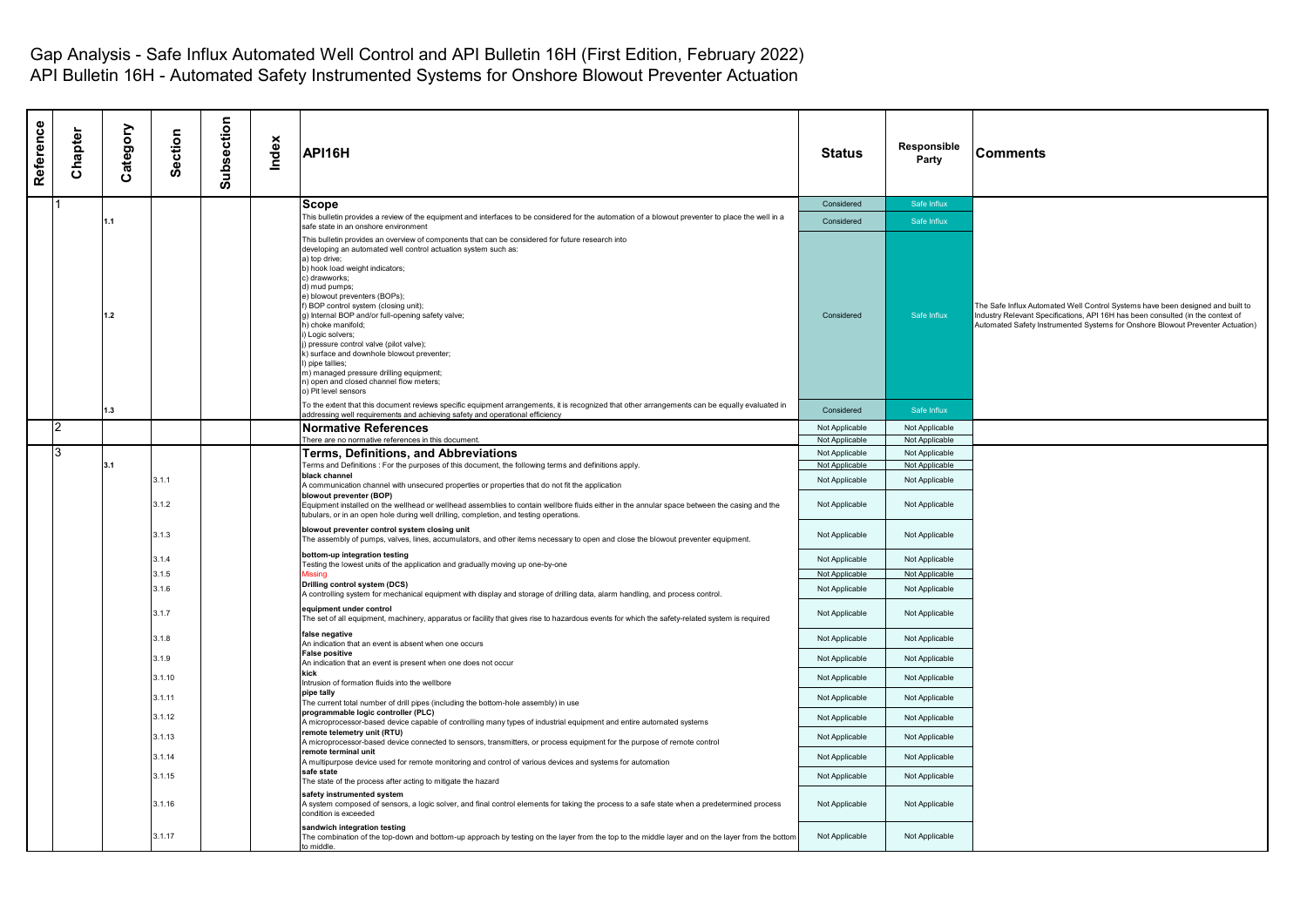| Reference | Chapter | Category | Section | Subsection | Index | API16H                                                                                                                                                                                                                                                                                                                                                                                                                                                                                                                                                                                                                                                                                                                                                                                                                                   | Status               | Responsible<br>Party       | Comments                                                                                                                                                                                                          |
|-----------|---------|----------|---------|------------|-------|------------------------------------------------------------------------------------------------------------------------------------------------------------------------------------------------------------------------------------------------------------------------------------------------------------------------------------------------------------------------------------------------------------------------------------------------------------------------------------------------------------------------------------------------------------------------------------------------------------------------------------------------------------------------------------------------------------------------------------------------------------------------------------------------------------------------------------------|----------------------|----------------------------|-------------------------------------------------------------------------------------------------------------------------------------------------------------------------------------------------------------------|
|           |         |          | 3.1.18  |            |       | supervisory control and data acquisition (SCADA)<br>A computer-based monitoring and control system that collects, displays, and stores information from remotely located data collection units and<br>sensors to support the control of equipment, devices, and facilities                                                                                                                                                                                                                                                                                                                                                                                                                                                                                                                                                               | Not Applicable       | Not Applicable             |                                                                                                                                                                                                                   |
|           |         |          | 3.1.19  |            |       | top drive<br>A device that can be hoisted in the derrick or mast of a drilling rig that rotates the drillstring                                                                                                                                                                                                                                                                                                                                                                                                                                                                                                                                                                                                                                                                                                                          | Not Applicable       | Not Applicable             |                                                                                                                                                                                                                   |
|           |         |          | 3.1.20  |            |       | top-down integration testing<br>Testing the top-most modules and gradually moving down to the lowest set of modules one-by-one                                                                                                                                                                                                                                                                                                                                                                                                                                                                                                                                                                                                                                                                                                           | Not Applicable       | Not Applicable             |                                                                                                                                                                                                                   |
|           |         |          | 3.1.21  |            |       | well control system<br>The equipment, assemblies, subassemblies and subsystems integrated to prevent the uncontrolled release of high-pressure fluids (oil, gas, or salt<br>water) from subsurface formations                                                                                                                                                                                                                                                                                                                                                                                                                                                                                                                                                                                                                            | Not Applicable       | Not Applicable             |                                                                                                                                                                                                                   |
|           |         | 3.2      |         |            |       | <b>Abbreviations</b>                                                                                                                                                                                                                                                                                                                                                                                                                                                                                                                                                                                                                                                                                                                                                                                                                     | Not Applicable       | Not Applicable             |                                                                                                                                                                                                                   |
|           |         |          |         |            |       | Al Artificial Intellignece<br>BPCS Basic process control system<br>BHP bottom-hole pressure<br>BOP blowout preventer<br>DCS drilling control system<br>EDR electronic drilling recorders<br>FSMP Functional safety management plan<br>HMI human machine interface<br>IP Intellectual Property<br>MPD managed pressure drilling<br>OEM original equipment manufacturer<br>PFD Probability of failure on demand<br>PLC programmable / process logic controller<br>PLR programmable logic relay<br>PVT pit volme totalizer<br>RCD rotating control device<br>RTU remote telemetry unit<br>SIF safety instrumented function<br>SIL Safety Integrity Level<br>SIS safety instrumented system<br>SRS safety requirement specification<br>SCADA supervisory control and data acquisition<br>USB universal serial bus<br>WCS well control system | Not Applicable       | Not Applicable             |                                                                                                                                                                                                                   |
|           | 4       |          |         |            |       | Key Elements of Automated Safety Instrumented Systems                                                                                                                                                                                                                                                                                                                                                                                                                                                                                                                                                                                                                                                                                                                                                                                    | Considered           | Safe Influx                |                                                                                                                                                                                                                   |
|           |         | 4.1      |         |            |       | General<br>The following sections identify key elements to consider when designing, testing, and implementing a system that can automate the process of<br>bringing a well to a safe state by shutting in the blowout preventer (BOP)                                                                                                                                                                                                                                                                                                                                                                                                                                                                                                                                                                                                    | Considered           | Safe Influx                |                                                                                                                                                                                                                   |
|           |         | 4.2      |         |            |       | Objective<br>The monitoring equipment, logic solver types, equipment under control, and operational controls listed below, should be individually assessed to<br>determine the applicability into a Safety Instrumented System (SIS). Original Equipment Manufacturers (OEM), lease operators, and drilling<br>contractors should work together to evaluate the individual and combined components of an SIS.                                                                                                                                                                                                                                                                                                                                                                                                                            | Considered           | Safe Influx                |                                                                                                                                                                                                                   |
|           |         | 4.3      | 4.3.1   |            |       | <b>Description</b><br><b>Monitoring Equipment</b>                                                                                                                                                                                                                                                                                                                                                                                                                                                                                                                                                                                                                                                                                                                                                                                        | Conforms<br>Conforms | Safe Influx<br>Safe Influx |                                                                                                                                                                                                                   |
|           |         |          |         | 4.3.1.1    |       | <b>Hook Load Weight Indicators</b><br>These devices are<br>used to display the weight being supported by the hook. This can include the drill string, drill collars, bottom-hole assembly (BHA), casing, bit, and<br>any other component in the load path below the hook. These weight indicators can be analog or digital. A calibrated load cell is typically connected<br>to deadline side and a calculated value that accounts for any losses, such as sheave friction, is displayed. Most indicators have a tare function that<br>allows the driller to set a zero-reference point for precise load measurements.                                                                                                                                                                                                                   | Future Module        | Not Applicable             |                                                                                                                                                                                                                   |
|           |         |          |         | 4.3.1.2    |       | <b>Managed Pressure Drilling Equipment</b><br>Managed pressure drilling<br>(MPD) equipment is used to precisely control the annular pressure profile in the wellbore. MPD comes in many forms such as dual gradient drilling<br>(DGD), applied surface backpressure, controlled mud level (CML), pressurized mud cap drilling (PMCD), and floating mud cap drilling (FMCD)<br>to name a few. The applied surface backpressure method is the most common in use . This method typically consists of equipment such as a<br>rotating control device (RCD) and MPD choke manifold, depending on the application.                                                                                                                                                                                                                            | Considered           | Not Applicable             |                                                                                                                                                                                                                   |
|           |         |          |         | 4.3.1.3    |       | Open and Closed Channel Flow Meters<br>These devices provide the rate of fluid flow in an open or closed flowline. These can be of various types such as flow-paddle, flow-wheel, turbine,<br>or ultrasonic.                                                                                                                                                                                                                                                                                                                                                                                                                                                                                                                                                                                                                             | <b>Complies</b>      | Safe Influx                | The Automated Well Control system receives a kick indicator signal from the<br>flowmeter (drilling ahead). If there is a positive kick, increase in the flowrate triggers<br>the Automated Well Control sequence. |
|           |         |          |         | 4.3.1.4    |       | <b>Pit Level Sensors</b><br>These devices provide a level of the drilling mud contained in the rig's mud pits. They are typically either the ultrasonic or float types. The ultrasoni<br>type uses ultrasonic wave refraction to measure the vertical distance from the sensor to the top surface of the mud. The float type uses a float<br>element and electrical resistance to provide a similar measurement.<br>Knowing accurate pit levels can help identify potentially unstable well conditions, such as influxes or losses. This information is critical for an<br>automated SIS.                                                                                                                                                                                                                                                | Future Module        | Safe Influx                | PVT sensors are of course a primary indicator, but it is delayed by the volume of the<br>flowline so is always behind the flowmeter                                                                               |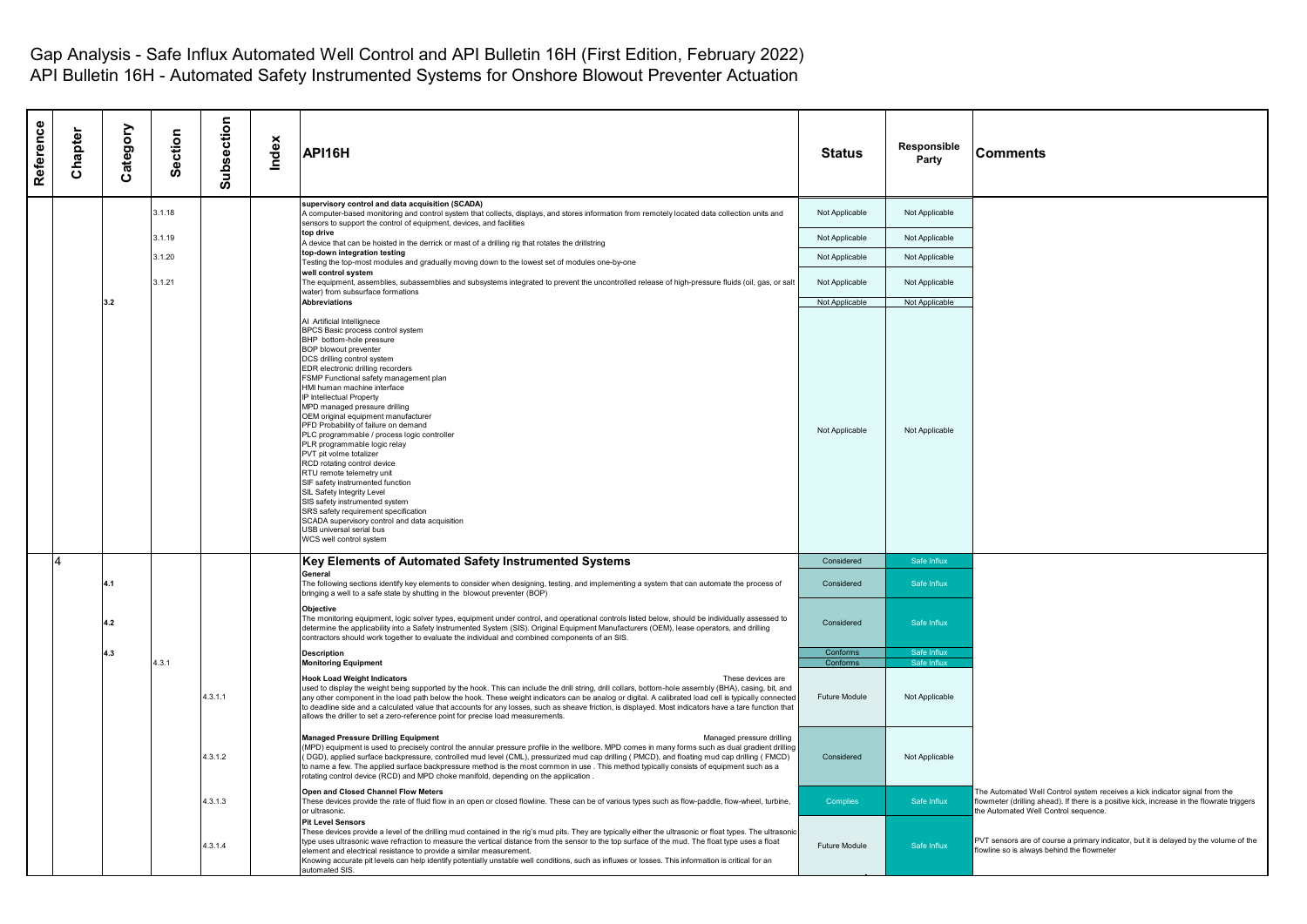| Reference | Chapter | δ<br>atego<br>ن | ction<br>Ō<br>Ŏ. | Subsection | Index     | API16H                                                                                                                                                                                                                                                                                                                                                                                                                                                                                                                                                                                                                                                                                                                                                                                                                                                                                                                                                                                                                                                                                                                                                                                                                                                                                                                                                                                                                                                                                                                                                                                                                          | <b>Status</b>   | Responsible<br>Party | <b>Comments</b>                                                                                                                                                                                                   |
|-----------|---------|-----------------|------------------|------------|-----------|---------------------------------------------------------------------------------------------------------------------------------------------------------------------------------------------------------------------------------------------------------------------------------------------------------------------------------------------------------------------------------------------------------------------------------------------------------------------------------------------------------------------------------------------------------------------------------------------------------------------------------------------------------------------------------------------------------------------------------------------------------------------------------------------------------------------------------------------------------------------------------------------------------------------------------------------------------------------------------------------------------------------------------------------------------------------------------------------------------------------------------------------------------------------------------------------------------------------------------------------------------------------------------------------------------------------------------------------------------------------------------------------------------------------------------------------------------------------------------------------------------------------------------------------------------------------------------------------------------------------------------|-----------------|----------------------|-------------------------------------------------------------------------------------------------------------------------------------------------------------------------------------------------------------------|
|           |         |                 |                  | 4.3.1.5    |           | <b>Pipe Tallies</b>                                                                                                                                                                                                                                                                                                                                                                                                                                                                                                                                                                                                                                                                                                                                                                                                                                                                                                                                                                                                                                                                                                                                                                                                                                                                                                                                                                                                                                                                                                                                                                                                             | Not Applicable  | Not Applicable       |                                                                                                                                                                                                                   |
|           |         |                 |                  |            | 4.3.1.5.1 | Pipe tallies are used in conjunction with the length to help the driller know the exact location of the                                                                                                                                                                                                                                                                                                                                                                                                                                                                                                                                                                                                                                                                                                                                                                                                                                                                                                                                                                                                                                                                                                                                                                                                                                                                                                                                                                                                                                                                                                                         | Not Applicable  | Not Applicable       |                                                                                                                                                                                                                   |
|           |         |                 |                  |            | 4.3.1.5.2 | drill bit or other drill string component datum. They can be manual or automated tallies<br>Automated tallies typically use some type of technology to uniquely identify each drill pipe such as<br>radio frequency identification ( RFID) tag or similar device. Other methods such as drill pipe telemetry or a database of drill pipe particulars may be                                                                                                                                                                                                                                                                                                                                                                                                                                                                                                                                                                                                                                                                                                                                                                                                                                                                                                                                                                                                                                                                                                                                                                                                                                                                     | Not Applicable  | Not Applicable       |                                                                                                                                                                                                                   |
|           |         |                 |                  |            | 4.3.1.5.3 | Automated or manual pipe tallies are used in an automated SIS to communicate essential drill<br>string information (i.e., tool joint location) in the event that spacing out is required prior to bringing the well to a safe state. If manual pipe tallies are<br>used, the information would require digitalization. Both require an interface to the drilling control system (DCS). Other technologies may be<br>capable of identifying tool joints within the wellbore.                                                                                                                                                                                                                                                                                                                                                                                                                                                                                                                                                                                                                                                                                                                                                                                                                                                                                                                                                                                                                                                                                                                                                     | Complies        | Safe Influx          | Logic Relying document                                                                                                                                                                                            |
|           |         |                 | 4.3.2            |            |           | Logic Solver                                                                                                                                                                                                                                                                                                                                                                                                                                                                                                                                                                                                                                                                                                                                                                                                                                                                                                                                                                                                                                                                                                                                                                                                                                                                                                                                                                                                                                                                                                                                                                                                                    | Not Applicable  | Not Applicable       |                                                                                                                                                                                                                   |
|           |         |                 |                  | 4.3.2.1    |           | <b>Supervisory Control and Data Acquisition</b><br>Supervisory control and data acquisition (SCADA) systems utilize programmable logic controllers (PLCs), remote terminal units, or similar<br>technologies. These microprocessor-based systems collect information about a well control system and are capable of controlling the shut-in<br>operation.                                                                                                                                                                                                                                                                                                                                                                                                                                                                                                                                                                                                                                                                                                                                                                                                                                                                                                                                                                                                                                                                                                                                                                                                                                                                       | Not Applicable  | Not Applicable       |                                                                                                                                                                                                                   |
|           |         |                 |                  | 4.3.2.2    |           | <b>Programmable Logic Controller</b><br>PLCs can<br>provide automation sequencing and industrial process control, and are used in a variety of industries. All of the associated components and<br>functions are centered on the controller. The controller is programmed based on predetermined parameters to perform a specific task. Once<br>programmed, these systems can perform many functions, providing a variety of analog and digital input and output interfaces; signal processing;<br>data conversion; and various communication protocols                                                                                                                                                                                                                                                                                                                                                                                                                                                                                                                                                                                                                                                                                                                                                                                                                                                                                                                                                                                                                                                                         | <b>Complies</b> |                      | System Manufacturer   High availability and Safety Siemens S7/412 FH CPU x 2 (or Equivalent).                                                                                                                     |
|           |         |                 |                  | 4.3.2.3    |           | <b>Programmable Logic Relays</b><br>Programmable<br>logic relays are similar in functionality to PLCs, although they have limited scalability.                                                                                                                                                                                                                                                                                                                                                                                                                                                                                                                                                                                                                                                                                                                                                                                                                                                                                                                                                                                                                                                                                                                                                                                                                                                                                                                                                                                                                                                                                  | Not Applicable  | Not Applicable       |                                                                                                                                                                                                                   |
|           |         |                 |                  | 4.3.2.4    |           | Discrete (Relay) Logic Control System<br>Discrete logic<br>control systems are hard wired control systems that uses instrumentation, switches, timers, relays, contractors, motors and actuators.                                                                                                                                                                                                                                                                                                                                                                                                                                                                                                                                                                                                                                                                                                                                                                                                                                                                                                                                                                                                                                                                                                                                                                                                                                                                                                                                                                                                                               | Not Applicable  | Not Applicable       |                                                                                                                                                                                                                   |
|           |         |                 |                  | 4.3.2.5    |           | <b>Remote Telemetry Units</b><br>A remote telemetry<br>unit (RTU) transmits bidirectional data from sensors located on mechanical components and monitoring equipment and transmitted to equipment<br>under control. The data from RTUs are either at defined intervals or by exception. Control algorithms can be established to provide on/off control<br>or a variable control                                                                                                                                                                                                                                                                                                                                                                                                                                                                                                                                                                                                                                                                                                                                                                                                                                                                                                                                                                                                                                                                                                                                                                                                                                               | Not Applicable  | Not Applicable       |                                                                                                                                                                                                                   |
|           |         |                 | 4.3.3            |            |           | <b>Equipment Under Control</b>                                                                                                                                                                                                                                                                                                                                                                                                                                                                                                                                                                                                                                                                                                                                                                                                                                                                                                                                                                                                                                                                                                                                                                                                                                                                                                                                                                                                                                                                                                                                                                                                  | Considered      | Safe Influx          |                                                                                                                                                                                                                   |
|           |         |                 |                  | 4.3.3.1    |           | <b>Drilling Control System</b><br>The DCS is the main interface for the driller to operate the drilling equipment. These systems can be fully integrated with all mechanical<br>components or be comprised of individual systems that are controlled in a central location (i.e., driller's control room). This system controls all the<br>equipment needed to drill the well. This system is comprised of the equipment in sections 4.3.3.1.1 through 4.3.3.1.3.                                                                                                                                                                                                                                                                                                                                                                                                                                                                                                                                                                                                                                                                                                                                                                                                                                                                                                                                                                                                                                                                                                                                                               | Complies        | Safe Influx          | Safe Influx is performing various integration and collabration test with few of the<br>biggest drilling control systems provider that are normally tight about introducing<br>external inputs into their systems. |
|           |         |                 |                  |            | 4.3.3.1.1 | <b>Top Drive</b><br>The top drive is a device suspended in the derrick that during drilling operations serves the following functions: rotating the drillstring, providing a<br>conduit for drilling mud, disconnecting/connecting pipe, closing in the drill pipe by an integrated kelly valve, and lifting/lowering the drill string by use<br>of the elevator. Top drives can be electrically or hydraulically driven                                                                                                                                                                                                                                                                                                                                                                                                                                                                                                                                                                                                                                                                                                                                                                                                                                                                                                                                                                                                                                                                                                                                                                                                        | Considered      | Safe Influx          | Top Drive is the part of the Automated Well Control Logic sequence.                                                                                                                                               |
|           |         |                 |                  |            | 4.3.3.1.2 | <b>Drawworks</b><br>Drawworks are hoisting mechanisms, or winch, used to spool the hoisting cable in a controlled fashion.                                                                                                                                                                                                                                                                                                                                                                                                                                                                                                                                                                                                                                                                                                                                                                                                                                                                                                                                                                                                                                                                                                                                                                                                                                                                                                                                                                                                                                                                                                      | Considered      | Safe Influx          | Drawworks is the part of the Automated Well Control Logic sequence.                                                                                                                                               |
|           |         |                 |                  |            | 4.3.3.1.3 | <b>Mud Pumps</b><br>Mud pumps are used to circulate drilling fluid in the well. The fluid, usually drilling mud, is pumped down the drill string and returns to surface<br>through the annulus of the wellbore.                                                                                                                                                                                                                                                                                                                                                                                                                                                                                                                                                                                                                                                                                                                                                                                                                                                                                                                                                                                                                                                                                                                                                                                                                                                                                                                                                                                                                 | Considered      | Safe Influx          | Mud Pumps are the part of the Automated Well Control Logic sequence.                                                                                                                                              |
|           |         |                 |                  | 4.3.3.2    |           | <b>Well Control System</b><br>The well control system (WCS) is used to bring the well to a safe state after the detection of an influx and may be considered as a Basic Process<br>Control System (BPCS). Human-machine intervention is currently required to facilitate the functionality of the WCS. This equipment is generally<br>classified as pressure control equipment and is distinctively different than other equipment that is unable to contain wellbore pressure such as the<br>HP mud system. This system is comprised of the equipment in sections 4.3.3.2.1 through 4.3.3.2.5                                                                                                                                                                                                                                                                                                                                                                                                                                                                                                                                                                                                                                                                                                                                                                                                                                                                                                                                                                                                                                  | Considered      | Safe Influx          | Safe Influx will perform various integration and collabration test with few of the biggest<br>well control systems provider i.e. Hydril, Cameron etc.                                                             |
|           |         |                 |                  |            | 4.3.3.2.1 | <b>Blowout Preventer</b><br>Blowout<br>preventers (BOP), whether annular or ram type, are equipment installed on the wellhead for the express purpose of containing wellbore fluids in<br>the annular space between the casing and tubulars or in an open hole during well drilling, completion, and testing operations. BOPs are available<br>in a wide range of pressure ratings between 1,000 psi (6.9 MPa) and 30,000 psi (206.8 MPa) and bore sizes ranging from 7-1/16 in. to 30 in. Ram-<br>type BOPs use metal blocks with assembled elastomer seals, or rams, to seal off pressure on a wellbore. There are three main types of rams:<br>blind, blind shear, and pipe. Blind rams are used to fully close and seal the wellbore when no tubulars are present in the bore. Blind shear rams<br>are capable of sealing on an open hole and cutting various tubulars and cables that could be present during operation prior to engaging the<br>wellbore seal. Pipe rams are utilized to seal between the annulus bore and the outside of tubulars that are in the bore. Pipe rams are available in<br>either a fixed diameter, sealing on only a specified pipe size, or a variable diameter that is capable of sealing on a range of tubular sizes.<br>Annular BOPs uses an elastomeric sealing element to seal the space between the tubular and the wellbore or an open hole. The ability to seal on<br>a large range of tubular sizes is the primary advantage of the annular BOP, which is generally located at the top of a BOP Stack and may have a<br>lower rated working pressure than the ram-type BOPs below. | Considered      | Safe Influx          | BOP is the part of Automated Well Control Logic sequence.                                                                                                                                                         |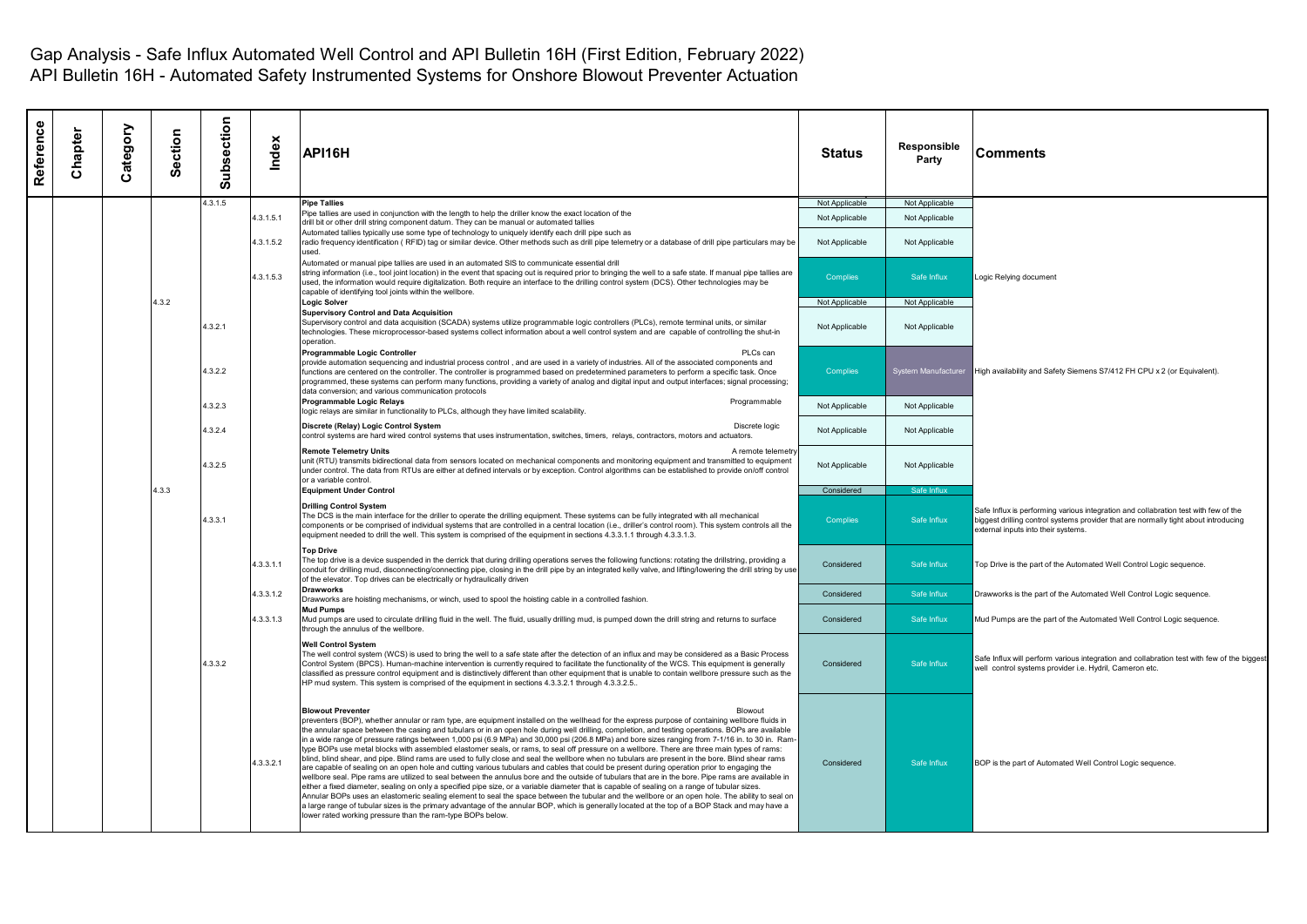| Reference | Chapter | Category | Section | Subsection | Index     | API16H                                                                                                                                                                                                                                                                                                                                                                                                                                                                                                                                                                                                                                                                                                                                                                                                                                                                                                                                                                                                                                                                                                                                                                                                                                                                                                                                                                                                                                                                                                                                                                                                                                                                                                                                                                                                                                                  | <b>Status</b>   | Responsible<br>Party | <b>Comments</b>                                                                                                                                                                                                                                                                                                                                                                                                                                                                                                                                    |
|-----------|---------|----------|---------|------------|-----------|---------------------------------------------------------------------------------------------------------------------------------------------------------------------------------------------------------------------------------------------------------------------------------------------------------------------------------------------------------------------------------------------------------------------------------------------------------------------------------------------------------------------------------------------------------------------------------------------------------------------------------------------------------------------------------------------------------------------------------------------------------------------------------------------------------------------------------------------------------------------------------------------------------------------------------------------------------------------------------------------------------------------------------------------------------------------------------------------------------------------------------------------------------------------------------------------------------------------------------------------------------------------------------------------------------------------------------------------------------------------------------------------------------------------------------------------------------------------------------------------------------------------------------------------------------------------------------------------------------------------------------------------------------------------------------------------------------------------------------------------------------------------------------------------------------------------------------------------------------|-----------------|----------------------|----------------------------------------------------------------------------------------------------------------------------------------------------------------------------------------------------------------------------------------------------------------------------------------------------------------------------------------------------------------------------------------------------------------------------------------------------------------------------------------------------------------------------------------------------|
|           |         |          |         |            | 4.3.3.2.2 | <b>Choke Manifold</b><br>The choke manifold, sometimes referred to as a choke and kill manifold, is an assembly of valves, chokes,gauges, and lines used to control the<br>rate of flow and pressure from the well when the BOPs are closed. The choke manifold may bleed off wellbore pressure at a controlled rate or<br>may stop fluid flow from the wellbore completely. It is connected by means of a high-pressure pipe or hose to the BOP Stack either through a<br>drilling spool or directly to the side outlet of a ram-type BOP.                                                                                                                                                                                                                                                                                                                                                                                                                                                                                                                                                                                                                                                                                                                                                                                                                                                                                                                                                                                                                                                                                                                                                                                                                                                                                                             | Not Applicable  | Not Applicable       |                                                                                                                                                                                                                                                                                                                                                                                                                                                                                                                                                    |
|           |         |          |         |            | 4.3.3.2.3 | <b>Accumulator</b><br><b>Accumulators</b><br>are pressure vessels charged with inert gas and used to store hydraulic fluid under pressure. The inert gas is maintained at a precharge level<br>pressure such that when the hydraulic fluid is pumped into the accumulator, the gas is further compressed thereby storing potential energy utilized<br>by the BOP control system to function the BOP Stack during operation. An assemblage of accumulators is referred to as an accumulator bank.                                                                                                                                                                                                                                                                                                                                                                                                                                                                                                                                                                                                                                                                                                                                                                                                                                                                                                                                                                                                                                                                                                                                                                                                                                                                                                                                                        | Not Applicable  | Not Applicable       |                                                                                                                                                                                                                                                                                                                                                                                                                                                                                                                                                    |
|           |         |          |         |            | 4.3.3.2.4 | <b>Pressure Control Valve</b><br>A control valve is a component in the BOP control system that directs power fluid to operate a selected function of the BOP stack. Remote control<br>valves typically receives a fluid signal through the pilot line to operate the selected function                                                                                                                                                                                                                                                                                                                                                                                                                                                                                                                                                                                                                                                                                                                                                                                                                                                                                                                                                                                                                                                                                                                                                                                                                                                                                                                                                                                                                                                                                                                                                                  | Not Applicable  | Not Applicable       |                                                                                                                                                                                                                                                                                                                                                                                                                                                                                                                                                    |
|           |         |          |         |            | 4.3.3.2.5 | <b>BOP Control System</b><br>The BOP control system is a hydraulic or electrical assembly of pumps, valves, lines, accumulators, and other items necessary to open and close<br>the well control equipment utilized in drilling and completions operations. These systems are remotely located from the BOP and can be direct<br>hydraulic or electric-over hydraulic in operation. Control of individual operations may be through manual operation of a valve or through<br>interactionwith push-button or touchscreen interfaces.                                                                                                                                                                                                                                                                                                                                                                                                                                                                                                                                                                                                                                                                                                                                                                                                                                                                                                                                                                                                                                                                                                                                                                                                                                                                                                                    | Considered      | Safe Influx          | Safe Influx has considered the BOP Control Systems during the development of<br>Automated Well Control. Push and hold button to close the BOP also forms the part of<br>the Logic.                                                                                                                                                                                                                                                                                                                                                                 |
|           |         |          | 4.3.4   |            |           | <b>Operational Barriers</b>                                                                                                                                                                                                                                                                                                                                                                                                                                                                                                                                                                                                                                                                                                                                                                                                                                                                                                                                                                                                                                                                                                                                                                                                                                                                                                                                                                                                                                                                                                                                                                                                                                                                                                                                                                                                                             | Considered      | Safe Influx          |                                                                                                                                                                                                                                                                                                                                                                                                                                                                                                                                                    |
|           |         |          |         | 4.3.4.1    |           | <b>Hydrostatic Pressure</b><br>Hydrostaticpressure occurs when a column of fluid imposes a force due to gravity. One purpose of this fluid is to control well pressures by<br>opposing the natural formation pore pressure. The hydrostatic pressure is directly related to the density of the fluid. Movement of the fluid changes<br>the hydraulic force applied with the fluid in use due to frictional forces.                                                                                                                                                                                                                                                                                                                                                                                                                                                                                                                                                                                                                                                                                                                                                                                                                                                                                                                                                                                                                                                                                                                                                                                                                                                                                                                                                                                                                                      | Considered      | Safe Influx          | Considered during the development phase.                                                                                                                                                                                                                                                                                                                                                                                                                                                                                                           |
|           |         |          |         | 4.3.4.2    |           | <b>Human Detection and Action</b><br>Human<br>senses such as sight, smell, sound, and touch can aid in the effectiveness of a physical well control barrier. Based on observations, a specific plan<br>or procedure can be followed to function a piece of equipment.<br>EXAMPLE Detection of an influx while drilling and the process to close BOPs, including steps to sound alarm, stop rotary, turn off pumps, space<br>out string tool joint, and/or activate accumulator to close appropriate pipe ram                                                                                                                                                                                                                                                                                                                                                                                                                                                                                                                                                                                                                                                                                                                                                                                                                                                                                                                                                                                                                                                                                                                                                                                                                                                                                                                                            | <b>Complies</b> | Safe Influx          | Safe Influx's Automated Well Control technology, in its current form, detects a kick,<br>takes control of the rig equipment to space out, shuts down the mud pumps and top<br>drive, and then shuts-in the BOP. It has significant potential and application in the<br>industry to manage/reduce well control risks & associated impacts                                                                                                                                                                                                           |
|           |         |          |         | 4.3.4.3    |           | <b>Procedures</b><br>The lease operator and drilling contractor should agree on a predefined series of steps to be followed in a regular definite order to accomplish a<br>task. Well control procedures should also be evaluated that could be used to properly aid in the effectiveness of a physical barrier. Additionally,<br>equipment, interface, and operating parameters of the SIS should be discussed and agreed upon by the lease operator and drilling contractor prior<br>to deploying an automated system capable of bringing the well to a safe state.<br>Procedures should consider the use of advanced technology such as kick detection systems and Artificial Intelligence (AI). Human interaction with<br>these system should be clearly defined. A kick detection system can provide the first indication that a well is becoming unstable. The use of a kick<br>detection system is required for automated actuation of the BOP system in the event rig personnel do not identify the influx and react. The alarm<br>circuits or software, or both, should be designed so the frequency of false indication(s) is eliminated or reduced to a minimum level without<br>compromising the ability of the system to provide indication of an abnormal condition to the equipment operators.<br>Artificial intelligence, specifically the application of machine learning can be considered when designing automated blowout prevention equipment<br>and systems capable of bringing a well to a safe state from a kick.                                                                                                                                                                                                                                                                                                               | <b>Complies</b> | Safe Influx          | It depends what the client wants. Each rig installation will be carefully surveyed and a<br>bespoke engineered solution for every rig will be provided. If the client wants<br>additional information fed in from a mud-logging or other company, we have the ability<br>to accept that feed. One of our future upgrades is to develop a multiple data source<br>input into an algorithm. It would accept the two primary indicators of a kick and<br>multiple secondary indicators. An algorithm would be constantly polling these<br>indicators. |
|           | 5       |          |         |            |           | <b>Obstacles and Challenges</b>                                                                                                                                                                                                                                                                                                                                                                                                                                                                                                                                                                                                                                                                                                                                                                                                                                                                                                                                                                                                                                                                                                                                                                                                                                                                                                                                                                                                                                                                                                                                                                                                                                                                                                                                                                                                                         | Complies        | Safe Influx          |                                                                                                                                                                                                                                                                                                                                                                                                                                                                                                                                                    |
|           |         |          |         |            |           | General<br>Emerging technologies such as those utilized to develop automated safety instrumented systems have the potential to transform and empower the<br>oil and gas exploration community. These technologies can help expand, automate, and mitigate unexpected events resulting in a loss of primary<br>well control. SIS, if not integrated properly, can result in reduced operational efficiency, increased downtime, operational risk, and potential loss of<br>assets.                                                                                                                                                                                                                                                                                                                                                                                                                                                                                                                                                                                                                                                                                                                                                                                                                                                                                                                                                                                                                                                                                                                                                                                                                                                                                                                                                                       | <b>Complies</b> | Safe Influx          | Automated Well Control will help to mitigate the blowouts and kicks cause due to<br>numan factors and organisational issues in a timely, efficiently and cost effective<br>nanner.                                                                                                                                                                                                                                                                                                                                                                 |
|           |         | 5.2      |         |            |           | Safety Requirements Specification / Functional Safety Management Plan<br>Prior to any development of an automated SIS, a functional safety life-cycle for the system should be established. Integral to the safety life-cycle is<br>the development of the Safety Requirements Specification (SRS) and the Functional Safety Management Plan (FSMP), Both of those documents<br>drive not only the HW and SW development of the system but the processes related to the entire lifecycle of the automated SIS.<br>The SRS is the key development document that drives the entire technical design of SIS. It establishes and identifies the Safety Instrumented<br>Functions (SIFs) that make up the SIS. The SRS contains the necessary functional and performance requirements to achieve a safe state<br>shutdown for each SIF in accordance with IEC 61511. Each SIF is identified during the safety planning phase and should include the driller, OEM,<br>customer and/or the certifying authority. A third-party moderator can also be included in the development of the SRS. In general, the end user<br>should provide the functions that comprise the SIFs.<br>The FSMP is intended to establish the process quidelines that qualify and certify the SIS. The FSMP is used to describe the process and<br>procedures used to design, verify, validate, and maintain the system. Contained within the FSMP should be the Clause 5 requirements of IEC<br>61511-1. Those include Quality Assurance, Risk Assessment planning, implementation, configuration management, SIS architecture, etc.<br>The FSMP should also specify the ownership of the different phases between the OEM and the final user. In general, the OEM owns this<br>document. The Safety Life-Cycle phases, requirements, and steps are listed in IEC 61511-1 and ISA 84 | Complies        | Safe Influx          |                                                                                                                                                                                                                                                                                                                                                                                                                                                                                                                                                    |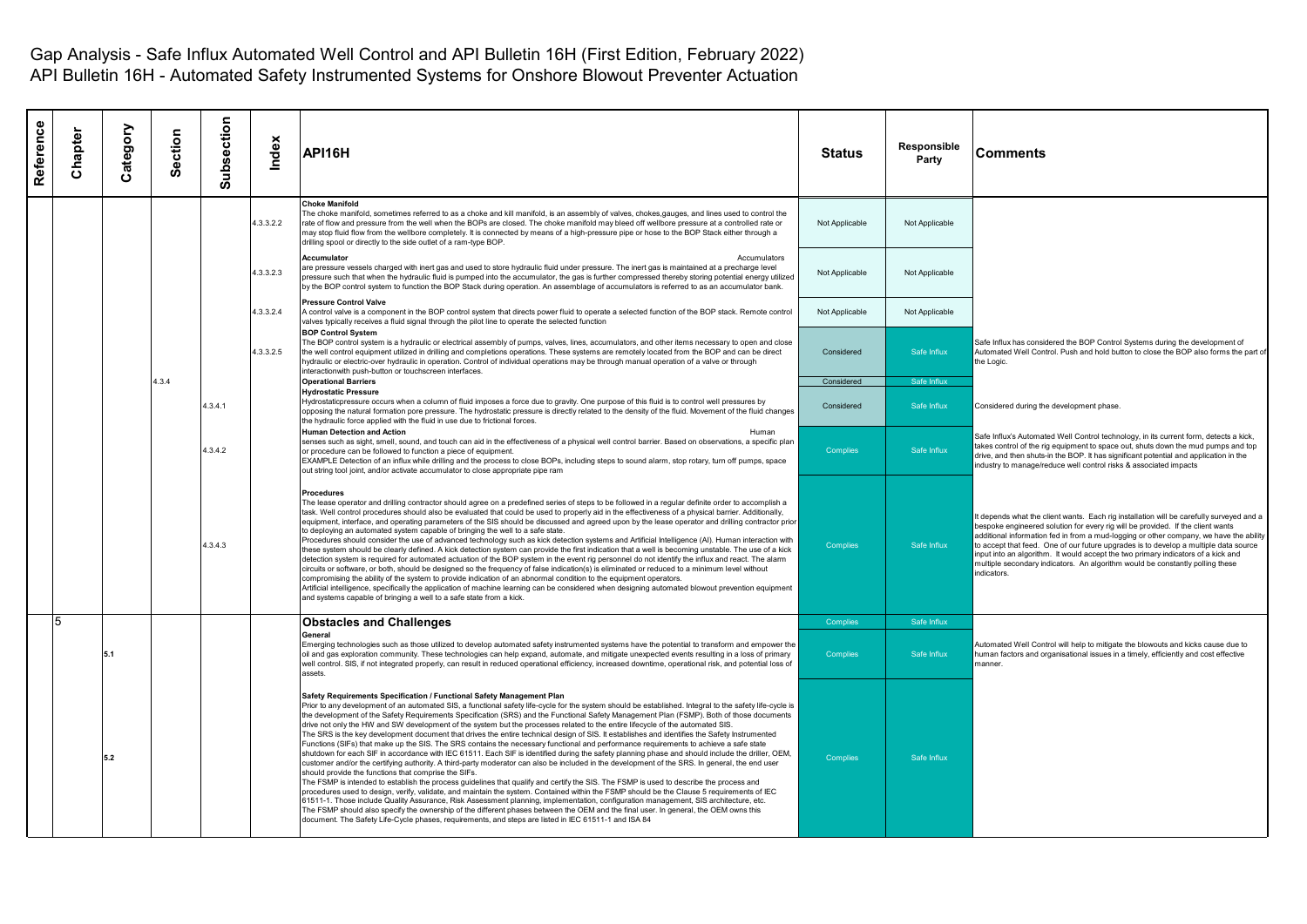| Reference | Chapter | Category | ection<br><b>SO</b> | ubsection<br>ഗ | Index | API16H                                                                                                                                                                                                                                                                                                                                                                                                                                                                                                                                                                                                                                                                                                                                                                                                                                                                                                                                                                                                                                                                                                                                                                                                                                                                                                                                                                                                                                                                                                                                                                                                                                                                                                                                                                                                                                                                                                                                                                                                                                                                                                                                                                                                                                                                                                                                                                                                                                          | Status                | Responsible<br>Party       | <b>Comments</b>                                                                                                                                                                                                                                                                                                                                                                                                                                                                                                                                                                                                                                                                                                                                                                                                  |
|-----------|---------|----------|---------------------|----------------|-------|-------------------------------------------------------------------------------------------------------------------------------------------------------------------------------------------------------------------------------------------------------------------------------------------------------------------------------------------------------------------------------------------------------------------------------------------------------------------------------------------------------------------------------------------------------------------------------------------------------------------------------------------------------------------------------------------------------------------------------------------------------------------------------------------------------------------------------------------------------------------------------------------------------------------------------------------------------------------------------------------------------------------------------------------------------------------------------------------------------------------------------------------------------------------------------------------------------------------------------------------------------------------------------------------------------------------------------------------------------------------------------------------------------------------------------------------------------------------------------------------------------------------------------------------------------------------------------------------------------------------------------------------------------------------------------------------------------------------------------------------------------------------------------------------------------------------------------------------------------------------------------------------------------------------------------------------------------------------------------------------------------------------------------------------------------------------------------------------------------------------------------------------------------------------------------------------------------------------------------------------------------------------------------------------------------------------------------------------------------------------------------------------------------------------------------------------------|-----------------------|----------------------------|------------------------------------------------------------------------------------------------------------------------------------------------------------------------------------------------------------------------------------------------------------------------------------------------------------------------------------------------------------------------------------------------------------------------------------------------------------------------------------------------------------------------------------------------------------------------------------------------------------------------------------------------------------------------------------------------------------------------------------------------------------------------------------------------------------------|
|           |         |          | 5.2.1               |                |       | <b>Integrating and Modifying Systems</b>                                                                                                                                                                                                                                                                                                                                                                                                                                                                                                                                                                                                                                                                                                                                                                                                                                                                                                                                                                                                                                                                                                                                                                                                                                                                                                                                                                                                                                                                                                                                                                                                                                                                                                                                                                                                                                                                                                                                                                                                                                                                                                                                                                                                                                                                                                                                                                                                        | Complie               | Safe Influx                |                                                                                                                                                                                                                                                                                                                                                                                                                                                                                                                                                                                                                                                                                                                                                                                                                  |
|           |         |          |                     | 5.2.1.1        |       | <b>Proprietary Software</b><br>Using propriety software to develop automated safety instrumented systems has numerous obstacles and challenges including cost, developer<br>support, security issues, and customization. When compared to open source software, proprietary software cost can be exponentially increased<br>due to licensing fees. Licensing fees can vary depending on the number of licenses obtained. Maintenance fees are often included in proprietary<br>software costs.<br>The end user may be dependent on the program's developer for all updates, support, and fixes. Another drawback is that you cannot modify or<br>customize the software. Development and delivery of updates to programs can vary depending on the size of the development team. Critical<br>issues such as security holes and other problems may make the timely delivery of updates an important aspect of software support. Further<br>challenges would be encountered if a primary developer goes out of business. No further updates or support would be available unless another<br>company buys out the project.<br>Due to limited availability of source code to the public, security issues may not be fixed as rapidly as open- source software. The development team<br>is the primary source for identifying problems and security loopholes.<br>When developing a safety instrumented system both open source and fully proprietary software have the disadvantage of no internationally<br>recognized safety certification. This lack of certification can cause extended validation cycles that may be prohibitive and limit the development<br>team's ability to provide quick turn customizations. Another possibility is to select a platform that has a safety certified limited variability language as<br>defined in IEC 61508-3 and a failsafe communication methodology such as Black Channel. The SIS application can be built on top of these tools<br>to facilitate certification of a safety integrity level.<br>Software customization would be the responsibility of the development team. Lease operator requirements or requests may create the need for<br>requent software customizations. Also, adaptability associated with constant change in the information technology field may create obstacles while<br>the inaccessibility of the programs source code may create limiters to software customization. | <b>Complies</b>       | Safe Influx                | Automated Well Control is the property of Safe Influx Ltd.                                                                                                                                                                                                                                                                                                                                                                                                                                                                                                                                                                                                                                                                                                                                                       |
|           |         |          |                     | 5.2.1.2        |       | <b>Intellectual Property</b><br>An automated safety instrumented system can be a very complex product that involves designs, methods, and processes. To protect the<br>developer's intellectual property rights several patent applications to protect one's product may be required. Agreements on IP ownership between<br>all parties should be established at the beginning of the project.                                                                                                                                                                                                                                                                                                                                                                                                                                                                                                                                                                                                                                                                                                                                                                                                                                                                                                                                                                                                                                                                                                                                                                                                                                                                                                                                                                                                                                                                                                                                                                                                                                                                                                                                                                                                                                                                                                                                                                                                                                                  | Complies              | Safe Influx                | To protect Intellectual property (IP), the Safe Influx Automated Well Control system<br>has been granted a patent in the United Kingdom to cover the 'drill ahead' base<br>product (drilling and tripping) and 34 additional modules to cover the entire well<br>construction lifecycle. Patents are pending in United States of America (expected<br>award: Q2 2022) and Europe, Canada, and Australia(expected award: 2024).                                                                                                                                                                                                                                                                                                                                                                                   |
|           |         |          | 5.2.2               | 5.2.1.3        |       | <b>Working with Multiple OEMs</b><br>When multiple original equipment manufacturers are involved, a principal contractor should be selected. The principal should establish a sytems<br>engineering approach for the design, method, and process changes based on agreed requirements.<br><b>Kick Detection System</b>                                                                                                                                                                                                                                                                                                                                                                                                                                                                                                                                                                                                                                                                                                                                                                                                                                                                                                                                                                                                                                                                                                                                                                                                                                                                                                                                                                                                                                                                                                                                                                                                                                                                                                                                                                                                                                                                                                                                                                                                                                                                                                                          | Considered<br>Complie | Safe Influx<br>Safe Influx | STAMP Process to be used                                                                                                                                                                                                                                                                                                                                                                                                                                                                                                                                                                                                                                                                                                                                                                                         |
|           |         |          |                     | 5.2.2.1        |       | General<br>A kick detection system is a system designed to identify abnormal flow from the well based on sensor inputs. These complex, algorithmic systems<br>target identification on smaller scales (and sooner) than rig personnel typically are able to identify. The system should be operation state-based,<br>where different set-points and parameters can be utilized and machine learning capabilities can be incorporate . Additionally, kick detection<br>systems help to reduce nuisance alarms that create alarm fatique. Minimum and maximum parameters should be established to eliminate<br>nuisance alarms as low as reasonably practicable (ALARP) or as low as reasonably achievable (ALARA) and to reduce potential alarm fatigue.<br>The kick detection system can pose both false positive and false negative results within the instrumentation.                                                                                                                                                                                                                                                                                                                                                                                                                                                                                                                                                                                                                                                                                                                                                                                                                                                                                                                                                                                                                                                                                                                                                                                                                                                                                                                                                                                                                                                                                                                                                                        | Complies              | Safe Influx                | False Positive Indicators Management Strategy Drilling Ahead Module                                                                                                                                                                                                                                                                                                                                                                                                                                                                                                                                                                                                                                                                                                                                              |
|           |         |          |                     | 5.2.2.2        |       | <b>False Positives</b><br>False positive indicators from systems negatively impact trust from humans and therefore reduce the effectiveness of the system. Too many false<br>positives can encourage the operators to disable the alarms to prevent reoccurrences. The system should be designed so false positives are kept<br>to a minimum.                                                                                                                                                                                                                                                                                                                                                                                                                                                                                                                                                                                                                                                                                                                                                                                                                                                                                                                                                                                                                                                                                                                                                                                                                                                                                                                                                                                                                                                                                                                                                                                                                                                                                                                                                                                                                                                                                                                                                                                                                                                                                                   | Complies              | Safe Influx                | False Positive Indicators Management Strategy Drilling Ahead Module                                                                                                                                                                                                                                                                                                                                                                                                                                                                                                                                                                                                                                                                                                                                              |
|           |         |          |                     | 5.2.2.3        |       | <b>False Negatives</b><br>False negative prevention is key to the systems reliability and effectiveness. If the system does not identify a kick, then the purpose of the system is<br>lost. The risk of incurring a false negative should be reduced to as a low as reasonably practicable.                                                                                                                                                                                                                                                                                                                                                                                                                                                                                                                                                                                                                                                                                                                                                                                                                                                                                                                                                                                                                                                                                                                                                                                                                                                                                                                                                                                                                                                                                                                                                                                                                                                                                                                                                                                                                                                                                                                                                                                                                                                                                                                                                     | <b>Complies</b>       | Safe Influx                | False Positive Indicators Management Strategy Drilling Ahead Module                                                                                                                                                                                                                                                                                                                                                                                                                                                                                                                                                                                                                                                                                                                                              |
|           |         |          | 5.2.3               |                |       | <b>Cybersecurity</b><br>As with any computer-based system, security is a key element in system reliability. As the criticality of a system increases, the need for<br>cybersecurity to be designed into the system also increases. The systems in this document are assisting a critical task of identifying flow or kick<br>events and should be considered critical.<br>Obstacles and challenges may arise from the use of universal serial bus (USB) and remote access equipment. Potential methods of disruption or<br>system failure can be sourced from external devices interacting with the DCS and WCS. A system allowing USB devices such as memory sticks,<br>smart phones, and other devices should have additional security checks before allowing these devices to make changes to the system.<br>Allowing remote access via network or cellular connection may be useful for system updates and improvements but can also allow malicious<br>changes to the system. Any external access to the system should be secured to prevent unauthorized system changes. Wherever possible,<br>external access should be avoided to mitigate malicious changes to the system.<br>Standards are available to assess the cybersecurity capability of systems. The standards specify how to assess the threat landscape, do risk<br>assessments, harden the system, execute penetration testing, etc. For more information see IEC 62443 and ISA 84. Use of these standards<br>provides a robust, risk based method of assessing systems that need features like cloud connectivity.                                                                                                                                                                                                                                                                                                                                                                                                                                                                                                                                                                                                                                                                                                                                                                                                                                                         | Complies              | Safe Influx                | Safe Influx recognises the concern of operators and drilling contractors that essential<br>well control equipment could be vulnerable to external hacking. At present, Safe Influx<br>Automated Well Control technology does not have, nor does it rely upon, any<br>connection to the internet or use of wireless technology thus significantly reducing the<br>exposure to cyber-hacking. Future development of the technology will include<br>modules that require it to connect to the<br>internet. Such modules would allow remote troubleshooting, software updates and<br>system monitoring to be established. Safe Influx will collaborate closely with the<br>customer to ensure that the technology strictly adheres to relevant Cyber Security<br>policies and international standards (IEC62443-4-1) |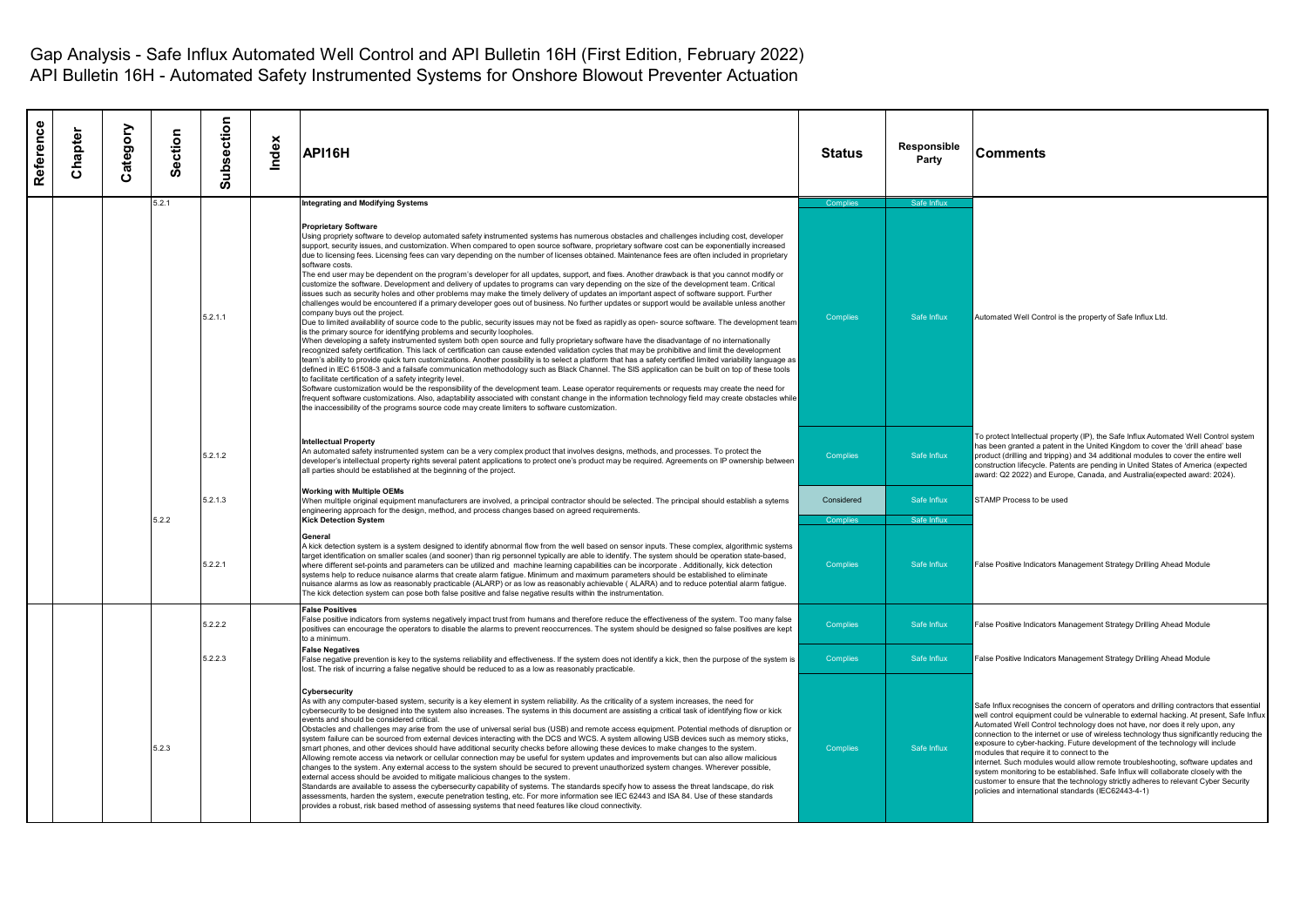| Reference | Chapter | Category | Section | Subsection | Index | API16H                                                                                                                                                                                                                                                                                                                                                                                                                                                                                                                                                                                                                                                                                                                                                                                                                                                                                                                                                                                                                                                                                                                                                                                                                                                                                                                                                                                                                                                                                                                                                                                                                                                                                                                                                                                                                                                                                                                                                                                                                                                                                                                                                                                                                                                                                                                                                                                                                                                                                                                                                                                                                                                                                                                                                                                                                                                                                                                                                                                                                                                                                                        | <b>Status</b>        | Responsible<br>Party       | <b>Comments</b>                                     |
|-----------|---------|----------|---------|------------|-------|---------------------------------------------------------------------------------------------------------------------------------------------------------------------------------------------------------------------------------------------------------------------------------------------------------------------------------------------------------------------------------------------------------------------------------------------------------------------------------------------------------------------------------------------------------------------------------------------------------------------------------------------------------------------------------------------------------------------------------------------------------------------------------------------------------------------------------------------------------------------------------------------------------------------------------------------------------------------------------------------------------------------------------------------------------------------------------------------------------------------------------------------------------------------------------------------------------------------------------------------------------------------------------------------------------------------------------------------------------------------------------------------------------------------------------------------------------------------------------------------------------------------------------------------------------------------------------------------------------------------------------------------------------------------------------------------------------------------------------------------------------------------------------------------------------------------------------------------------------------------------------------------------------------------------------------------------------------------------------------------------------------------------------------------------------------------------------------------------------------------------------------------------------------------------------------------------------------------------------------------------------------------------------------------------------------------------------------------------------------------------------------------------------------------------------------------------------------------------------------------------------------------------------------------------------------------------------------------------------------------------------------------------------------------------------------------------------------------------------------------------------------------------------------------------------------------------------------------------------------------------------------------------------------------------------------------------------------------------------------------------------------------------------------------------------------------------------------------------------------|----------------------|----------------------------|-----------------------------------------------------|
|           |         |          | 5.2.4   |            |       | <b>Testing</b>                                                                                                                                                                                                                                                                                                                                                                                                                                                                                                                                                                                                                                                                                                                                                                                                                                                                                                                                                                                                                                                                                                                                                                                                                                                                                                                                                                                                                                                                                                                                                                                                                                                                                                                                                                                                                                                                                                                                                                                                                                                                                                                                                                                                                                                                                                                                                                                                                                                                                                                                                                                                                                                                                                                                                                                                                                                                                                                                                                                                                                                                                                | Conforms             | System Manufacture         |                                                     |
|           |         |          |         | 5.2.4.1    |       | <b>Endurance and Performance Testing</b><br>Endurance or performance testing refers to tests performed to find out whether the system can withstand the processing load it is expected to<br>endure for a pre determined time period. During endurance tests, the system is observed to determine potential failures. The system's<br>performance quality should also be monitored during endurance testing. For safety instrumented systems performance testing should also include<br>fault injection testing. This can require setting up specific failure conditions in the system under test and assuring the SIS reacts appropriately.<br>During development and prior to deployment the system should be tested with operational type loads. These loads would be extended over a<br>significant amount of time creating a challenge relating to time constraints. The aim would be to evaluate the behavior and performance of the<br>system during sustained use eliminating potential obstacles during deployment. This type of testing is performed to ensure challenges associated<br>with premature failures to demonstrate the software and hardware integrations are capable of handling as well as interpreting the data without any<br>deterioration in response time.<br>Endurance and performance tests should measure the system's response and response times under potential simulated conditions for a specific<br>period and for a certain threshold. These observations should then be used to further enhance the system's parameters and reliability.<br>Endurance and performance tests should be performed for an extended period of time, simulating extended well drilling activities. The extended<br>period of testing ensures the system can handle the hardware resource issues, such as a memory shortage, that could cause the system to crash<br>or function improperly.<br>Endurance testing is performed after the establishment of the design, methods, processes, fabrication, and initial troubleshooting at the last stage<br>of development prior to deployment to reveal actual or potential functionality limiters. Endurance testing can create challenges by requiring<br>prolonged testing processes taking several years to achieve accurate system performance resulting in an extended period of time for deployment.<br>Endurance testing creates time constraint challenges by simulating all aspects of a rig environment from rig move, to rig up, function testing in<br>drilling type environments inclusive of a multitude of scenarios, and through rig down to ensure the robustness of the system. Inadequate<br>endurance testing can result in obstacles secondary to the premature functioning of the automated safety instrumented system.<br>System hardening and penetration testing (IEC 62443 and ISA 84) should identify and eliminate cybersecurity issues. Endurance and performance<br>testing should identify and eliminate false positives and false negatives from given scenarios encountered during well drilling activities. | Conforms             |                            | System Manufacturer Standard refers back to Siemens |
|           |         |          |         | 5.2.4.2    |       | Site Integration and User Acceptance Testing<br>Site integration testing is the overall testing of the whole integrated system, which is composed of the drilling control system, electronic drilling<br>recorder (EDR) and pit volume totalizer (PVT) systems, the automated SIS, and any other sub-systems. The main objective of site integration<br>testing is to ensure that all software module interactions and dependencies are communicating and functioning properly and data integrity is<br>preserved between distinct modules of the whole system.<br>NOTE: Site integration testing refers to each time the system is disassembled and reassembled at a new location<br>The site integration testing should be performed to ensure the behavior of all systems coexist and function as expected once powered up, brought<br>online, and integrated. SIS signals, diagnostics, bypasses, and alarms displayed on shared or individual human machine interface (HMI) screens<br>should be tested during this stage.<br>The site integration test should be performed after the initial rig up and before spudding the well. This should also include testing the procedures<br>for rigging and powering up the system. The deliverables of the site integration test should be defined, passed, and signed off as a part of the user<br>acceptance test.<br>Various factors such as databases, platforms, environment, PLCs, DCS, and WCS, may create difficulties. These difficulties could be a result of a<br>number of legacy equipment that require integration of automated safety instrumented system components. Integrating a new system to a legacy<br>system would require a large amount of testing and modifications. Developers will also realize there will be less compatibility between the two<br>systems developed by two different companies. There will also be numerous paths and variables to apply to adequately test the integrated<br>systems creating necessary development hurdles.<br>Additional challenges include, incremental integration testing needs to connect two or more components together based on their logic profiles.<br>After testing, additional modules would be added to aid in fault localization reducing potential obstacles and challenges. The process would<br>continue until all modules have been integrated and successfully tested. The top-down, bottom-up, and sandwich integration testing approaches<br>will create time and resource requirements to adequately commission an integrated system.                                                                                                                                                                                                                                                                                                                                                                                                                                                                                                                                   | Complies             | Safe Influx                | Rig Survey Document                                 |
|           |         |          | 5.2.5   | 5.2.5.1    |       | <b>Human Factors</b><br><b>Acceptance of an Automated BOP</b><br>Inadequate information, demonstration, and training provided to the users could create an atmosphere of<br>apprehension. This lack of core structure leads to scenarios the users cannot predict due to a lack of knowledge, skills, and experience with SISs.<br>A diminished sense of control can be created potentially leading to the bypassing of automated systems because the systems reliability and<br>functionality has not been widely<br>accepted.<br>Crew training and involvement in the devlopment and testing of the SIS can help mitigate human factors<br>associated with this resistance to change. Clear definition of roles and responsibilities for each user of the<br>system should be established.                                                                                                                                                                                                                                                                                                                                                                                                                                                                                                                                                                                                                                                                                                                                                                                                                                                                                                                                                                                                                                                                                                                                                                                                                                                                                                                                                                                                                                                                                                                                                                                                                                                                                                                                                                                                                                                                                                                                                                                                                                                                                                                                                                                                                                                                                                                  | Complies<br>Complies | Safe Influx<br>Safe Influx |                                                     |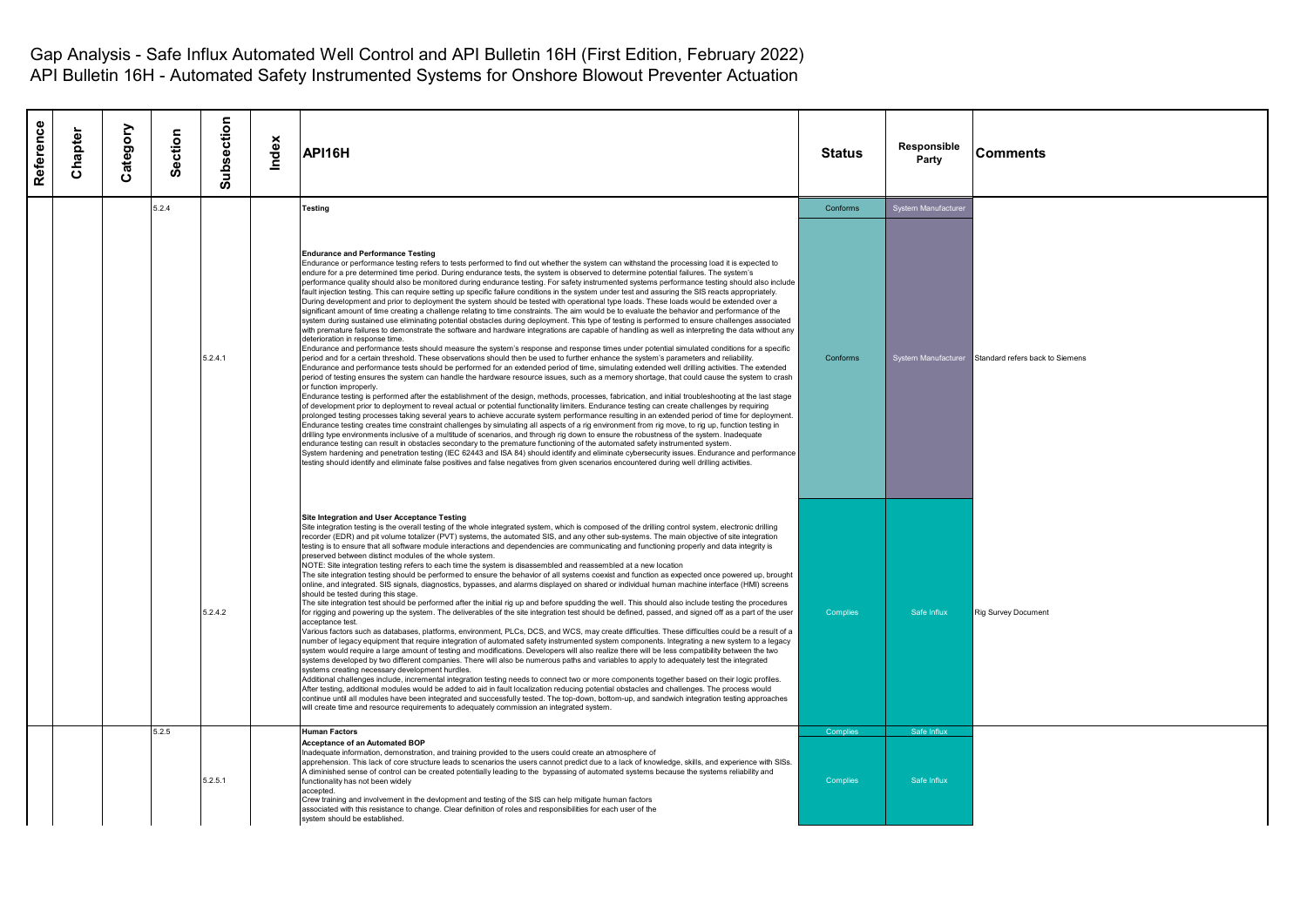| Reference | Chapter | Category | Section | Subsection | Index | API16H                                                                                                                                                                                                                                                                                                                                                                                                                                                                                                                                                                                                                                                                                                                                                                                                                                                                                                                                                                                                  | Status               | Responsible<br>Party       | <b>Comments</b>                                                                                                                                                                                                                      |
|-----------|---------|----------|---------|------------|-------|---------------------------------------------------------------------------------------------------------------------------------------------------------------------------------------------------------------------------------------------------------------------------------------------------------------------------------------------------------------------------------------------------------------------------------------------------------------------------------------------------------------------------------------------------------------------------------------------------------------------------------------------------------------------------------------------------------------------------------------------------------------------------------------------------------------------------------------------------------------------------------------------------------------------------------------------------------------------------------------------------------|----------------------|----------------------------|--------------------------------------------------------------------------------------------------------------------------------------------------------------------------------------------------------------------------------------|
|           |         |          |         | 5.2.5.2    |       | <b>Audible and Visual Indicators</b><br>The selection, control, design, and arrangement of controls and displays will be an imperative part of automated safety instrumented system.<br>Human factors can present limiters when designing human-machine interfaces. Although the automated safety instrumented system is intended to<br>be a stand-alone system that automates responses of DCSs and WCSs during an uncontrolled loss of well stability, there will be a need for<br>audible and visual warnings. The warnings should occur prior to the system initiating automated responses to allow the equipment operator time to<br>intervene.                                                                                                                                                                                                                                                                                                                                                    | <b>Complies</b>      | <b>System Manufacturer</b> | There is a MUTE Tab at the bottom of each HMI Touch Screen. Visual and audible<br>alarm initiates when an influx is detected. Audible alarm can be be muted via HMI<br>screen by touching the MUTE Tab. Visual alarm remains active. |
|           |         |          |         | 5.2.5.3    |       | <b>Human Machine Interface</b><br>A combination of manual and automated tasks are used to activate the DCS and WCS to effectively shut in a wellbore. Human-machine interface<br>nteraction is required to initiate the shut-in process. Some individuals may be affixing manually handled equipment such as full open safety valves,<br>while other individuals may be performing tasks to manually close a WCS or initiate a safety sequence.                                                                                                                                                                                                                                                                                                                                                                                                                                                                                                                                                         | <b>Complies</b>      | System Manufacturer        | Human Machine Interface Touch screen of 19" is positioned next to the driller. It is a<br>user friendly design. Driller can take control of the drilling and well control equipement<br>anvtime he wants.                            |
|           |         |          |         | 5.2.5.4    |       | Technology for Training Tomorrow (Simulators, etc.)<br>Drilling simulators are currently available and offer immersive environments. Simulators can offer detailed and realistic scenarios to teach vertical<br>and horizontal drilling techniques, well control techniques, and safe operation in a virtual environment. Simulators should include equipment<br>training inclusive of basic and complex work procedures. Competence assessments should be included. Simulation equipment should be<br>adaptable to multiple configurations. Simulators should have the capability to train users to prevent, recognize, and resolve well control issues. In<br>the event the issue cannot be resolved, the automated activation of the DCS and WCS should also be included in the training. Training should<br>include both a successful and unsuccessful deployment of the automated safety instrumented system. Scenarios should also include decision<br>based consequential learning capabilities. | <b>Complies</b>      | Safe Influx                | Visual Training is already availabe                                                                                                                                                                                                  |
|           | 6       |          |         |            |       | <b>Existing Technologies</b>                                                                                                                                                                                                                                                                                                                                                                                                                                                                                                                                                                                                                                                                                                                                                                                                                                                                                                                                                                            | Complies             | Safe Influx                |                                                                                                                                                                                                                                      |
|           |         | 6.1      |         |            |       | General                                                                                                                                                                                                                                                                                                                                                                                                                                                                                                                                                                                                                                                                                                                                                                                                                                                                                                                                                                                                 | Complies             | Safe Influx                |                                                                                                                                                                                                                                      |
|           |         |          | 6.1.1   |            |       | General<br>A multitude of technologies exist for controlling the unexpected release of wellbore fluids. Technological<br>advancements within the industry are in various stages of development and reliability. The continued<br>development and use of the existing and emerging technologies can lead to the early detection and<br>automated response to well control events                                                                                                                                                                                                                                                                                                                                                                                                                                                                                                                                                                                                                         | Complies             | Safe Influx                |                                                                                                                                                                                                                                      |
|           |         |          | 6.1.2   |            |       | <b>Electronic Drilling Recorders and Pit Volume Totalizers</b>                                                                                                                                                                                                                                                                                                                                                                                                                                                                                                                                                                                                                                                                                                                                                                                                                                                                                                                                          | <b>Future Module</b> | Safe Influx                |                                                                                                                                                                                                                                      |
|           |         |          |         | 6.1.2.1    |       | Electronic drilling recorders, pit volume totalizers, and their data inputs are necessary for an<br>automated system equipment envelope. These systems are the primary components that provide the<br>indications that the wellbore is becoming unstable.                                                                                                                                                                                                                                                                                                                                                                                                                                                                                                                                                                                                                                                                                                                                               | <b>Future Module</b> | Safe Influx                | The future Safe PVT module will measure the changes in the active mud pit volume<br>sensors which is considered as a primary kick indicator.                                                                                         |
|           |         |          |         | 6.1.2.2    |       | EDRs and PVTs have been evolving and provide the means for an early kick detection system.<br>Early kick detection system platforms can be developed with machine learning, user input, or any combination thereof.                                                                                                                                                                                                                                                                                                                                                                                                                                                                                                                                                                                                                                                                                                                                                                                     | Future Module        | Safe Influx                | Subject to pre-set criteria agreed between the Operator and Drilling Contractor, the<br>EKDS module will process this information, along with information from other module<br>sensors, accordingly                                  |
|           |         |          |         | 6.1.2.3    |       | Early kick detection systems are being introduced within the industry to provide early warning<br>indications that the well is becoming unstable. These complex, algorithmic systems target identification on<br>smaller scales and faster than rig personnel typically are able to identify.                                                                                                                                                                                                                                                                                                                                                                                                                                                                                                                                                                                                                                                                                                           | Future Module        | Safe Influx                | The Future Safe LinkEKDS module would link the Safe Influx system to a third party's<br>Early Kick Detection System (EKDS) that the Operator or Drilling Contractor decides<br>to have on the rig.                                   |
|           |         |          |         | 6.1.2.4    |       | EDRs and PVTs are the primary components for all subsequent automated activities and<br>equipment associated with bringing the well to a safe state.                                                                                                                                                                                                                                                                                                                                                                                                                                                                                                                                                                                                                                                                                                                                                                                                                                                    | Future Module        | Safe Influx                | The future modules will take into account PVTs and EDRs.                                                                                                                                                                             |
|           |         |          | 6.1.3   |            |       | <b>Managed Pressure Drilling</b>                                                                                                                                                                                                                                                                                                                                                                                                                                                                                                                                                                                                                                                                                                                                                                                                                                                                                                                                                                        | Complies             | Safe Influx                |                                                                                                                                                                                                                                      |
|           |         |          |         | 6.1.3.1    |       | MPD systems can achieve full automation to successfully detect and dynamically control an influx in some applications. Dynamic control of the<br>influx can include the subsequent circulation of the influx out of the wellbore                                                                                                                                                                                                                                                                                                                                                                                                                                                                                                                                                                                                                                                                                                                                                                        | Complies             | Safe Influx                | Callobration between Safe Influx Automated Well Control System and Weatherford<br>MPD System.                                                                                                                                        |
|           |         |          |         | 6.1.3.2    |       | While conventional well control capabilities remain fully functional, MPD enables a response that<br>may preclude their use and provides data for a more informed well control response. This improves safety and reduces the risks and costs<br>associated with fighting kick/loss cycles, wellbore instability, and stuck pipe.                                                                                                                                                                                                                                                                                                                                                                                                                                                                                                                                                                                                                                                                       | Conforms             | Customer                   |                                                                                                                                                                                                                                      |
|           |         |          |         | 6.1.3.3    |       | With MPD, when kicks occur, they are typically identified more quickly. Using MPD, the driller can<br>change pressure on demand quickly and efficiently, instead of having to alter the mud weight. By detecting and reacting to problems before they<br>become difficult or impossible to control, MPD can actively influence the safety and efficiency of rig operations                                                                                                                                                                                                                                                                                                                                                                                                                                                                                                                                                                                                                              | Conforms             | Customer                   |                                                                                                                                                                                                                                      |
|           |         |          |         | 6.1.3.4    |       | In MPD operations, a closed-loop system enhances safety and efficiency compared with a traditional<br>atmospheric mud return system by enabling wellbore pressure management. Every closed-loop and<br>atmospheric mud system incorporates an RCD. Additional standard components include flow metering<br>technologies, MPD choke manifold, downhole isolation valves, and sophisticated software and controls that integrate all components into one<br>automated system                                                                                                                                                                                                                                                                                                                                                                                                                                                                                                                              | Conforms             | Customer                   |                                                                                                                                                                                                                                      |
|           |         |          |         | 6.1.3.5    |       | Pressure control systems that include a setpoint choke can reduce the manpower typically required<br>for choke operation by providing semiautomatic pressure control. The user inputs the pressure set point, and the system automatically maintains<br>pressure by applying constant BHP during drilling operations or connections. Compared to conventional manual and hydraulic chokes, the system<br>provides more accurate and precise pressure control.                                                                                                                                                                                                                                                                                                                                                                                                                                                                                                                                           | Conforms             | Customer                   |                                                                                                                                                                                                                                      |
|           |         |          |         | 6.1.3.6    |       | While MPD can prove beneficial in assisting to manage well control events, not all the drilling operations are candidates for MPD. A risk analysis<br>should be performed to determine if using MPD is appropriate for the well or operation.                                                                                                                                                                                                                                                                                                                                                                                                                                                                                                                                                                                                                                                                                                                                                           | Not Applicable       | Not Applicable             |                                                                                                                                                                                                                                      |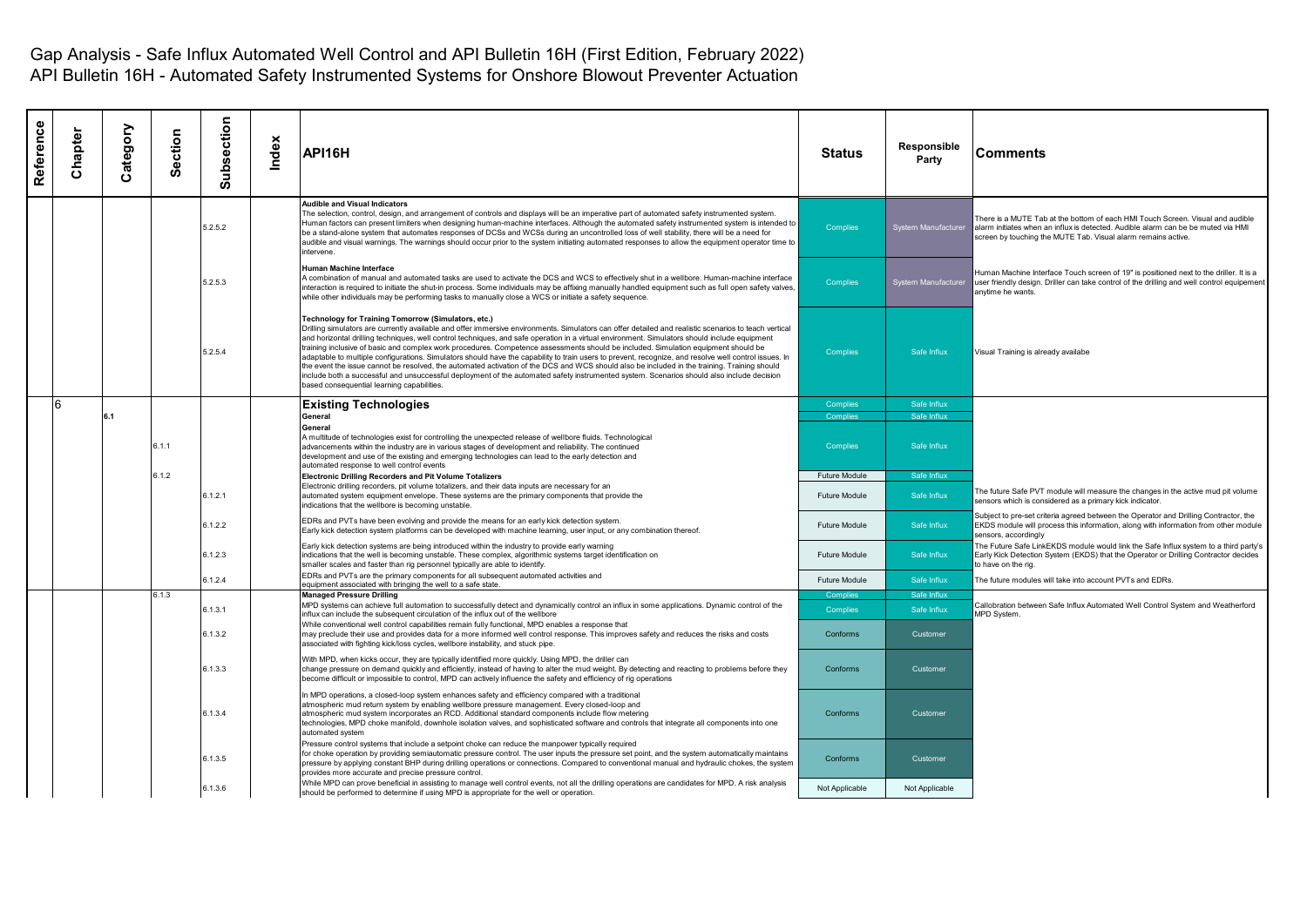| Reference | Chapter | ategory<br>ت | ction<br>ō<br><b>SO</b> | Subsection | Index | <b>API16H</b>                                                                                                                                                                                                                                                                                                                                                                                                                                                                                                                                                                 | <b>Status</b>        | Responsible<br>Party | Comments                                                                                                                                                                                                                                                                                                                                                                                                                                                                                                                                               |
|-----------|---------|--------------|-------------------------|------------|-------|-------------------------------------------------------------------------------------------------------------------------------------------------------------------------------------------------------------------------------------------------------------------------------------------------------------------------------------------------------------------------------------------------------------------------------------------------------------------------------------------------------------------------------------------------------------------------------|----------------------|----------------------|--------------------------------------------------------------------------------------------------------------------------------------------------------------------------------------------------------------------------------------------------------------------------------------------------------------------------------------------------------------------------------------------------------------------------------------------------------------------------------------------------------------------------------------------------------|
|           |         |              | 6.1.4                   |            |       | <b>Automated BOP Closure Systems</b>                                                                                                                                                                                                                                                                                                                                                                                                                                                                                                                                          | Conforms             | Safe Influx          |                                                                                                                                                                                                                                                                                                                                                                                                                                                                                                                                                        |
|           |         |              |                         | 6.1.4.1    |       | Automated BOP closure systems can apply control logic to monitor, warn, and act based on the<br>sensor inputs. Warning of personnel, spacing out the drill string, shutting down the mud pumps, turning off top drive rotation, and closing an<br>annular blowout preventer or shearing drill pipe using a shear ram, are examples of potential applications once DCS and WCS integration is<br>achieved.                                                                                                                                                                     | Complies             | Safe Influx          | Automated Well Control done all of it in a systematic and controlled fashion.                                                                                                                                                                                                                                                                                                                                                                                                                                                                          |
|           |         |              |                         | 6.1.4.2    |       | For an automated system, warning of personnel should be considered as an integral part of the<br>system. It is important for personnel to be forewarned that certain equipment functions are about to<br>automatically function based on the automated system processes and responses to a detected influx. At a<br>minimum, warning systems should include audible and visual alarms. Other forms of warning systems are<br>acceptable such as haptics which alert the user (e.g., vibrations, motions).                                                                     | <b>Complies</b>      | Safe Influx          | Visual and audible alarm initiates when an influx is detected. Audible alarm can be be<br>muted via HMI screen by touching the MUTE Tab. Visual alarm remains active.                                                                                                                                                                                                                                                                                                                                                                                  |
|           |         |              |                         | 6.1.4.3    |       | For an automated system, the drawworks should be included in the automated equipment<br>envelope. The drawworks should be able to space out and position the drill string tool joint at the rig floor height while allowing the use of the<br>proper BOP to secure the well.                                                                                                                                                                                                                                                                                                  | <b>Complies</b>      | Safe Influx          | Drawworks is the part of the Automated Well Control Logic sequence.                                                                                                                                                                                                                                                                                                                                                                                                                                                                                    |
|           |         |              |                         | 6.1.4.4    |       | For an automated system, the mud pumps should be included in the automated equipment envelope. This process in automation needs the<br>pumps to remain on and at current output rates as the drill string is being hoisted to a safe spacing height. This should maintain the equivalent<br>circulating density (ECD) until it reaches that set point to minimize influx. Once this process has occurred, the pumps should then be shut off. In<br>some circumstances there may be trapped pressure. The automated SIS should bleed this pressure without manual intervention | <b>Complies</b>      | Safe Influx          | Mud Pumps are the part of the Automated Well Control Logic sequence.                                                                                                                                                                                                                                                                                                                                                                                                                                                                                   |
|           |         |              |                         | 6.1.4.5    |       | For an automated system, the top drive or kelly should be included in the automated equipment<br>envelope. It is important to take measures to minimize chances of pack off or stuck pipe. An automated top drive can minimize the chances of a<br>pack off or stuck pipe situation as the string can be rotated. A kelly rig would need a stand-alone controller to automate the rotary table functions.                                                                                                                                                                     | <b>Complies</b>      | Safe Influx          | Top Drive is the part of the Automated Well Control Logic sequence.                                                                                                                                                                                                                                                                                                                                                                                                                                                                                    |
|           |         |              |                         | 6.1.4.6    |       | Consideration should be given for flow check procedures within an automated system. Flow checks<br>can be performed when indications are suspected or present. These similar indications are the primary driver for the automated system. As such,<br>one should consider how or if time for a flow check should be incorporated into the system prior to the automated system closing in the well.                                                                                                                                                                           | <b>Complies</b>      | Safe Influx          | Time delay set points are incorporated to overcome any false indication.                                                                                                                                                                                                                                                                                                                                                                                                                                                                               |
|           |         |              |                         | 6.1.4.7    |       | The system should be configured by the contractor and operator to align with the agreed upon<br>BOP, valve, and choke manifold configurations.                                                                                                                                                                                                                                                                                                                                                                                                                                | <b>Complies</b>      | Contractor           | It depends what the client wants. Each rig installation will be carefully surveyed and a<br>bespoke engineered solution for every rig will be provided based on the contractors<br>and operators requirements.                                                                                                                                                                                                                                                                                                                                         |
|           |         |              |                         | 6.1.4.8    |       | The system should be configured by the contractor and operator to align with the agreed upon shut<br>in procedures. These procedures can vary from wellsite to wellsite.                                                                                                                                                                                                                                                                                                                                                                                                      | <b>Complies</b>      | Contractor           | The current viable product follows the Hard Shut in procedure. If any Operator or<br>contractor wants soft shut in procedure or others, it could be surveyed and agreed<br>upon.                                                                                                                                                                                                                                                                                                                                                                       |
|           |         |              |                         | 6.1.4.9    |       | Some operations may have shear rams within the BOPs. For these instances, the shut-in<br>procedures may need to include an option to incorporate the shear rams into the automated system. In this case, the system would need to be                                                                                                                                                                                                                                                                                                                                          | <b>Future Module</b> | Safe Influx          | The future module would provide the ability to automatically assess the position of the<br>tool joint in relation to the exact BOP ram configuration on the rig, and to then auto-<br>select which is the best ram to close at any given time.                                                                                                                                                                                                                                                                                                         |
|           |         |              |                         |            |       | configured such that the other preventers are closed first before activation of shear rams.                                                                                                                                                                                                                                                                                                                                                                                                                                                                                   |                      |                      | Having the confidence to immediately close a ram (rather than an annular) in a<br>deepwater situation could be very beneficial.                                                                                                                                                                                                                                                                                                                                                                                                                        |
|           |         |              |                         | 6.1.4.10   |       | Because there are many ways for false positives to inadvertently enable an automated system to<br>shut in the well, a manual override feature should be considered as part of the design. If an override feature is enabled it should be clearly<br>indicated. This manual override feature could also provide options for instances such as<br>a) bypassing BOP closure sequences,<br>b) activating shear rams, or<br>c) preventing the automated system from closing in the well altogether.                                                                                | <b>Complies</b>      | Safe Influx          | Safe Influx Automated well control system allows the driller to immediately stop the<br>closure process by a 'double tap' on the HMI interface in the case where late<br>realisation of a false positive indication occurs. This veto prevents further action of the<br>system and will halt the final process of well closure.<br>In the case that the Veto command is issued, full control of the rig systems is<br>reconnected tothe driller. Re-arming of the automated system can only be done by<br>resetting the Automated Well Control system. |
|           |         |              |                         | 6.1.4.11   |       | Logging all automated system events should be considered within the system. These can be<br>captured either onsite, offsite, or both. Logging key information regarding the events, automated actions, and manual overrides should be<br>considered as an inherent part of the design for subsequent investigations, analysis, and design changes                                                                                                                                                                                                                             | <b>Future Module</b> | Safe Influx          | Data Logging will be an upgrade to current system.                                                                                                                                                                                                                                                                                                                                                                                                                                                                                                     |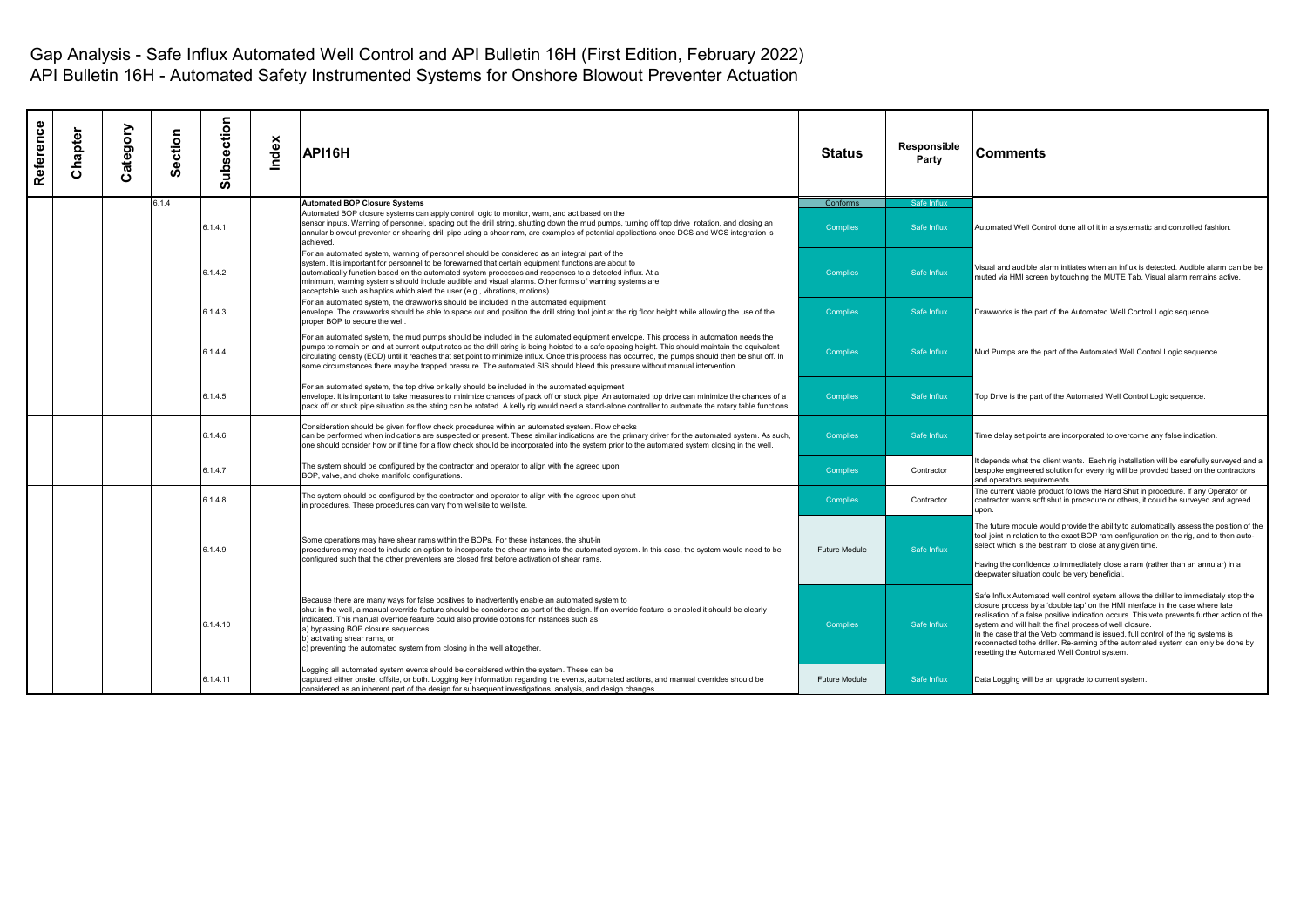| Reference | Chapter | Category       | ection<br><b>SO</b> | ubsection<br>ൎ | Index | API16H                                                                                                                                                                                                                                                                                                                                                                                                                                                                                                                                                                                                                                                                                                                                                                                                                                                                                                                                                                                                                                                                                                                                                                                                                                                                                                                                                                                                                                                                                                                                                                                                                                                                                                                                                                                                                                                                                                                                                                                                                                                                                                                                                                                                                                                                                                                                                                                                                                                                                                                                                                                                                                                                                                                                                                                                                                                             | <b>Status</b>   | Responsible<br>Party | Comments                                                                                                                                                                                                                                                                                                                                                                                                                                                                                                                                                                                                                                                                                                                                                                                                                                                                                                                                                                                                                                                                            |
|-----------|---------|----------------|---------------------|----------------|-------|--------------------------------------------------------------------------------------------------------------------------------------------------------------------------------------------------------------------------------------------------------------------------------------------------------------------------------------------------------------------------------------------------------------------------------------------------------------------------------------------------------------------------------------------------------------------------------------------------------------------------------------------------------------------------------------------------------------------------------------------------------------------------------------------------------------------------------------------------------------------------------------------------------------------------------------------------------------------------------------------------------------------------------------------------------------------------------------------------------------------------------------------------------------------------------------------------------------------------------------------------------------------------------------------------------------------------------------------------------------------------------------------------------------------------------------------------------------------------------------------------------------------------------------------------------------------------------------------------------------------------------------------------------------------------------------------------------------------------------------------------------------------------------------------------------------------------------------------------------------------------------------------------------------------------------------------------------------------------------------------------------------------------------------------------------------------------------------------------------------------------------------------------------------------------------------------------------------------------------------------------------------------------------------------------------------------------------------------------------------------------------------------------------------------------------------------------------------------------------------------------------------------------------------------------------------------------------------------------------------------------------------------------------------------------------------------------------------------------------------------------------------------------------------------------------------------------------------------------------------------|-----------------|----------------------|-------------------------------------------------------------------------------------------------------------------------------------------------------------------------------------------------------------------------------------------------------------------------------------------------------------------------------------------------------------------------------------------------------------------------------------------------------------------------------------------------------------------------------------------------------------------------------------------------------------------------------------------------------------------------------------------------------------------------------------------------------------------------------------------------------------------------------------------------------------------------------------------------------------------------------------------------------------------------------------------------------------------------------------------------------------------------------------|
|           |         |                |                     |                |       | <b>Risk-based Approach to Implementation</b>                                                                                                                                                                                                                                                                                                                                                                                                                                                                                                                                                                                                                                                                                                                                                                                                                                                                                                                                                                                                                                                                                                                                                                                                                                                                                                                                                                                                                                                                                                                                                                                                                                                                                                                                                                                                                                                                                                                                                                                                                                                                                                                                                                                                                                                                                                                                                                                                                                                                                                                                                                                                                                                                                                                                                                                                                       | Complies        | Safe Influx          |                                                                                                                                                                                                                                                                                                                                                                                                                                                                                                                                                                                                                                                                                                                                                                                                                                                                                                                                                                                                                                                                                     |
|           |         | 7 <sub>1</sub> |                     |                |       | <b>Objective</b><br>Discussion of the various means by which the industry can achieve widespread implementation.                                                                                                                                                                                                                                                                                                                                                                                                                                                                                                                                                                                                                                                                                                                                                                                                                                                                                                                                                                                                                                                                                                                                                                                                                                                                                                                                                                                                                                                                                                                                                                                                                                                                                                                                                                                                                                                                                                                                                                                                                                                                                                                                                                                                                                                                                                                                                                                                                                                                                                                                                                                                                                                                                                                                                   | Complies        | Safe Influx          |                                                                                                                                                                                                                                                                                                                                                                                                                                                                                                                                                                                                                                                                                                                                                                                                                                                                                                                                                                                                                                                                                     |
|           |         | 7.2            |                     |                |       | <b>Description</b><br>A risk-based engineering and operation approach is highly recommended for the implementation of an<br>automated safety instrumented system. The risks associated with the changes imposed by adding an<br>automated SIS and the reliability of the system to sense, decide, and act to bring a well to safe state from an unplanned influx should be evaluated.<br>If the implementation strategy fails to establish effective means to manage the impact of the associated changes, elevated levels of risk will be<br>introduced adversely affecting the health and safety of personnel, environment, and assets.<br>The risk-based implementation strategy should include the following:<br>a) auxiliary equipment and interfaces;<br>b) risks with aging infrastructure;<br>c) human factors including HMI:<br>d) personnel qualification and competency;<br>e) hazard and operability study including failure mode and effect analysis;<br>f) recovery and emergency response planning.<br>The implementation of an automated safety instrumented system should consider input from the lease operator, drilling contractor, original<br>equipment manufacturer, and service providers interacting or interfacing with these systems as part of their technology and service delivery.                                                                                                                                                                                                                                                                                                                                                                                                                                                                                                                                                                                                                                                                                                                                                                                                                                                                                                                                                                                                                                                                                                                                                                                                                                                                                                                                                                                                                                                                                                                                                  | <b>Complies</b> | Safe Influx          | All components used in the manufacture of the Safe Influx Automated Well Control<br>System have been selected with quality and reliability in mind. For more information<br>please look at the Product Assurance Statement document at the Safe Influx Website                                                                                                                                                                                                                                                                                                                                                                                                                                                                                                                                                                                                                                                                                                                                                                                                                      |
|           | R       |                |                     |                |       | <b>Safety Instrumented System</b>                                                                                                                                                                                                                                                                                                                                                                                                                                                                                                                                                                                                                                                                                                                                                                                                                                                                                                                                                                                                                                                                                                                                                                                                                                                                                                                                                                                                                                                                                                                                                                                                                                                                                                                                                                                                                                                                                                                                                                                                                                                                                                                                                                                                                                                                                                                                                                                                                                                                                                                                                                                                                                                                                                                                                                                                                                  | Complies        | System Manufacturer  |                                                                                                                                                                                                                                                                                                                                                                                                                                                                                                                                                                                                                                                                                                                                                                                                                                                                                                                                                                                                                                                                                     |
|           |         | 8 <sub>1</sub> |                     |                |       | <b>Safety Integrity Level</b><br>A Safety Integrity Level (SIL) defines the probability of failure on demand that is required to achieve a specific safety objective. Multiple factors<br>contribute to SIL's performance requirements. Those requirements determine the SILs, which are designed SIL 1 to SIL 4, SIL 4 is the highest level<br>that can be achieved and is not defined for use in the process sector per IEC 61511. Key to any SIL calculation is the Probability of Failure on<br>Demand (PFD) that is a quantitative probability number that identifies the dangerous failure of a safety function at the moment the function is<br>required to perform. PFD calculations include variables such as,<br>a) Failure rates of each of the components that make up a SIF including failure modes;<br>b) Device redundancy including common cause failures;<br>c) Mean Time to Repair (MTTR);<br>d) Proof testing frequency (both online and offline); and<br>e) Detectable and undetectable dangerous and undangerous failures.<br>The other key consideration that goes into the calculation of a SIL is design consideration of a SIS, most notable is the separation of SIS from the<br>existing Basic Process Control System (BPCS). Separation can include factors such as separate instruments, independent wiring and dedicated<br>Logic Solvers and their associated I/O. Operators such as rams and annulars as well as devices such as valves that have years of proven in-field<br>operational data can also be integrated into the performance calculation of a SIF. It is therefore acceptable for the convergence of SIS and the<br>BPCS to be achieved at non-SIL rated final control elements and operators, if failure calculations of those components are performed. It should be<br>noted that a common misconception is the assumption that the straight combination of specific SIL ratings in a SIS will yield the required SIL rating,<br>i.e., the use of SIL 3 components in a SIF does not automatically yield a SIL 3 SIF. In general, SIL rated components have conditions associated<br>with them that must be met to qualify for their SIL rating. An example is a SIL 3 rated pressure transmitter that can only be rated to SIL 3 if two are<br>used in parallel. Although some organizations consider the BOP control system to be a SIS, it lacks the proper documented credentials required<br>to appropriately designate the system as a SIS. It should also be noted that it is acceptable to include a person in the loop for a SIS operation for<br>specific functions as long as they are defined in the SRS, the person is qualified to make decisions that may suspend the operation of a specific<br>function due to operational requirements, and that they are modelled in the reliability analysis. | <b>Complies</b> | System Manufacturer  | The Safe Influx Automated Well Control system has been manufactured using high<br>quality components in compliance with the Safety Integrity Level 2 classification.<br>In SIL 2 Compliance for demand use, the Probability of dangerous failure 0.01-0.001<br>and Risk Reduction Factor 100-1000<br>In SIL 2 compliance for continuous operation, the probability og dangerous failure per<br>hour is 0.000001-0.0000001 and risk reduction factor is 1,000,000- 10,000,000.<br>The minimum mean time between failure for control panel is 90.3 years and for HMI<br>display is 7.99 years at 25°C.<br>In most cases the SIL classification of the Safe Influx equipment exceeds the SIL<br>classification of both the input and output phases of the rig's control system(s),<br>meaning that the Automated Well Control System cannot be considered as the<br>weakest link in the chain.<br>FATECP009 Mean Time Between Failure (MTBF)<br>(X7048-DOC-9-R0)Functional Failure Modes and Effects and Analysis (MPD) 02-Sep-<br>20 and Product Assurance document for more details. |
|           |         |                |                     |                |       | For BOP systems, specific functions should be considered for SIL rating and not the entirety of the BOP. As discussed in section 5.2.1, SIFs are an<br>outcome of a collaborative effort between the key stakeholders. SIFs should be designed for their specific intended operation therefore no blanket<br>SIL rating can accomplish the required risk reduction. Only after a SIF has been identified and quantified, should the design work begin that<br>includes component selection and integration and the overall architecture of the SIS. Differentiating between the varieties of influx types should<br>also be a component of the SRS and if required, a SIF for each type should be established.<br>SIS implementation should supplement robust and comprehensive alarm management techniques. Alarms allow the driller to make critical<br>decision during operations prior to any hazardous event. A SIS should only be activated should a process reach a state that violates safety<br>conditions                                                                                                                                                                                                                                                                                                                                                                                                                                                                                                                                                                                                                                                                                                                                                                                                                                                                                                                                                                                                                                                                                                                                                                                                                                                                                                                                                                                                                                                                                                                                                                                                                                                                                                                                                                                                                                                | Complies        | System Manufacturer  |                                                                                                                                                                                                                                                                                                                                                                                                                                                                                                                                                                                                                                                                                                                                                                                                                                                                                                                                                                                                                                                                                     |